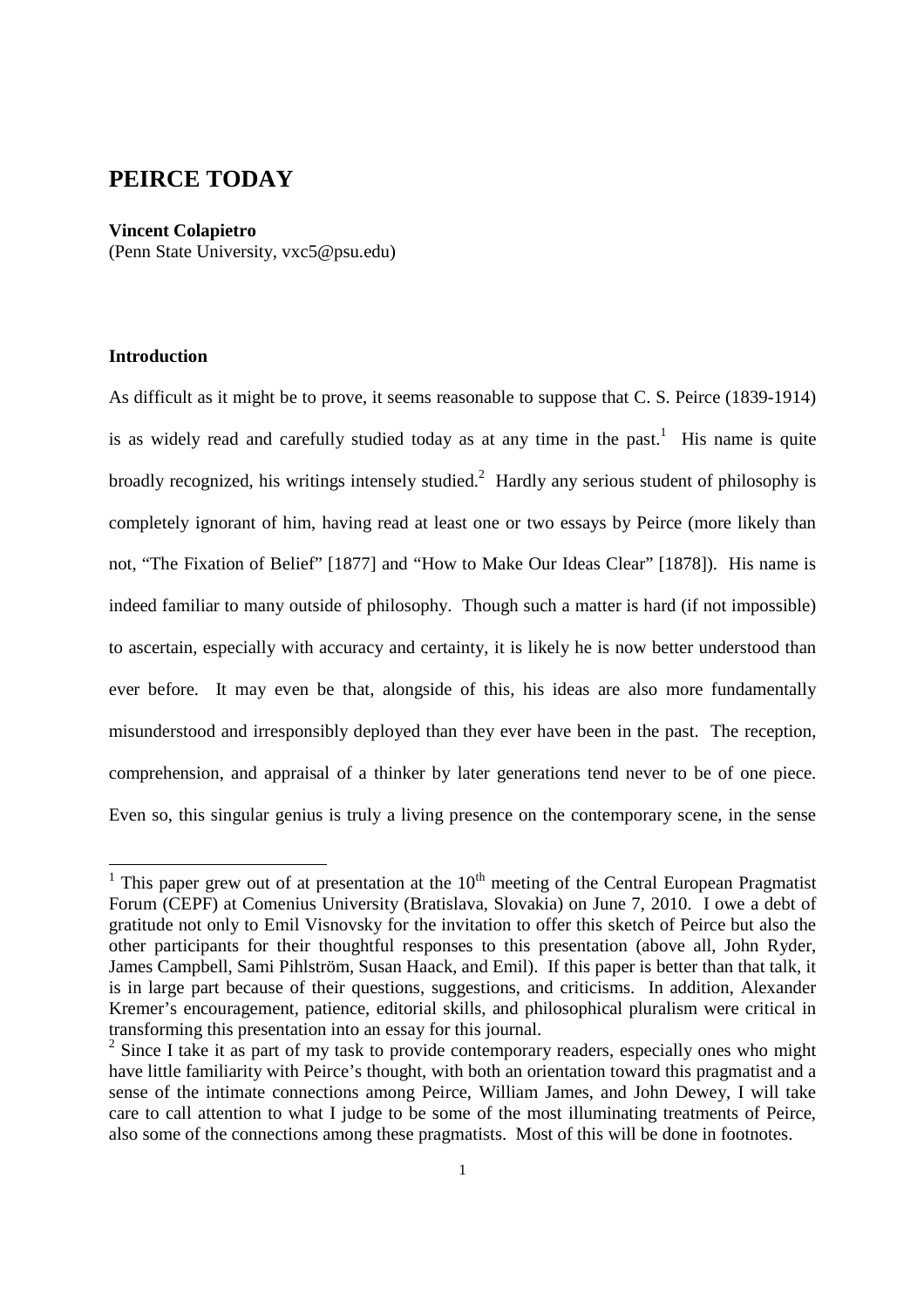that many of his most central ideas have shaped and continue to shape our intellectual outlook. Despite his influence and stature, there are questions regarding the *availability* of his philosophy (questions to be addressed in this essay). I am using this word broadly, to include the availability of Peirce's voluminous manuscripts, in the form and order in which they were at the time of his death in 1914<sup>3</sup>; that of his thought in the spirit in which it was out forth; and (closely related to the sense just noted) that of his thought in its inherent power to facilitate intellectual transformation.<sup>4</sup>

Given the many-sided character of Peirce's intellectual life and also given fundamental disagreements among even his most insightful interpreters, the task of portraying Peirce today is a daunting one.<sup>5</sup> Any attempt to sketch a portrait of C. S. Peirce today, especially within the limits of an essay, must be highly selective and somewhat idiosyncratic. My own inclination is to interpret Peirce's writings in light of their upshot, the most mature phase of his intellectual

<sup>3</sup> See Nathan Houser, "The Fortunes and Mistunes of the Peirce Papers" in *Signs of Humanity,* volume 3, edited by Michel Balat and Janice Deledalle (Berlin: Mouton de Gruyter, 1992), pp. 1259-1268.

<sup>&</sup>lt;sup>4</sup> From a Peirce perspective, signs (and thus texts) inherently possess the power to evoke and, in some measure, evoke and even sustain attention and solicitude. No one has written more insightfully and convincingly on this topic than Joseph Ransdell. See especially "Semiotic and Linguistics" in *The Signifying Animal: The Grammar of Language and Experience,* edited by Irmengard Rauch and Gerald F. Carr (Bloomington, IN: Indiana University Press, 1980), pp. 135-185.

 $<sup>5</sup>$  To take an example of this, consider the often quite fundamental disagreements among Mats</sup> Bergman, Risto Hilpinen, Christopher Hookway, Felicia Kruse, James Liszka, Helmut Pape, Joseph Ransdel,l and T. L. Short regarding Peirce's theory of signs. See "Symposium: *Peirce's Theory of Signs* by T. L. Short" in *Transactions of the Charles S. Peirce Society*, volume 42, number 4 (Fall 2007), pp. 601-693. Also, consider the controversy regarding whether Peirce was in any sense a foundationalist. See, e.g., C. F. Delany, *Science, Knowledge, and Mind: A Study of the Philosophy of C. S. Peirce* (Notre Dame: University of Notre Dame Press, 1993); Susan Haack, "Reflections of a Critical Common-sensist," *Transactions*, 32, 3 (1996), pp. 359-373; T. L. Short, "Was Peirce a Weak Foundationalist?" *Transactions*, 36, 4 (2000), pp. 503-528; and Michael Forest, "Peirce and Semiotic Foundationalism," *Transactions*, 43, 4 (Fall 2007), pp. 728-744.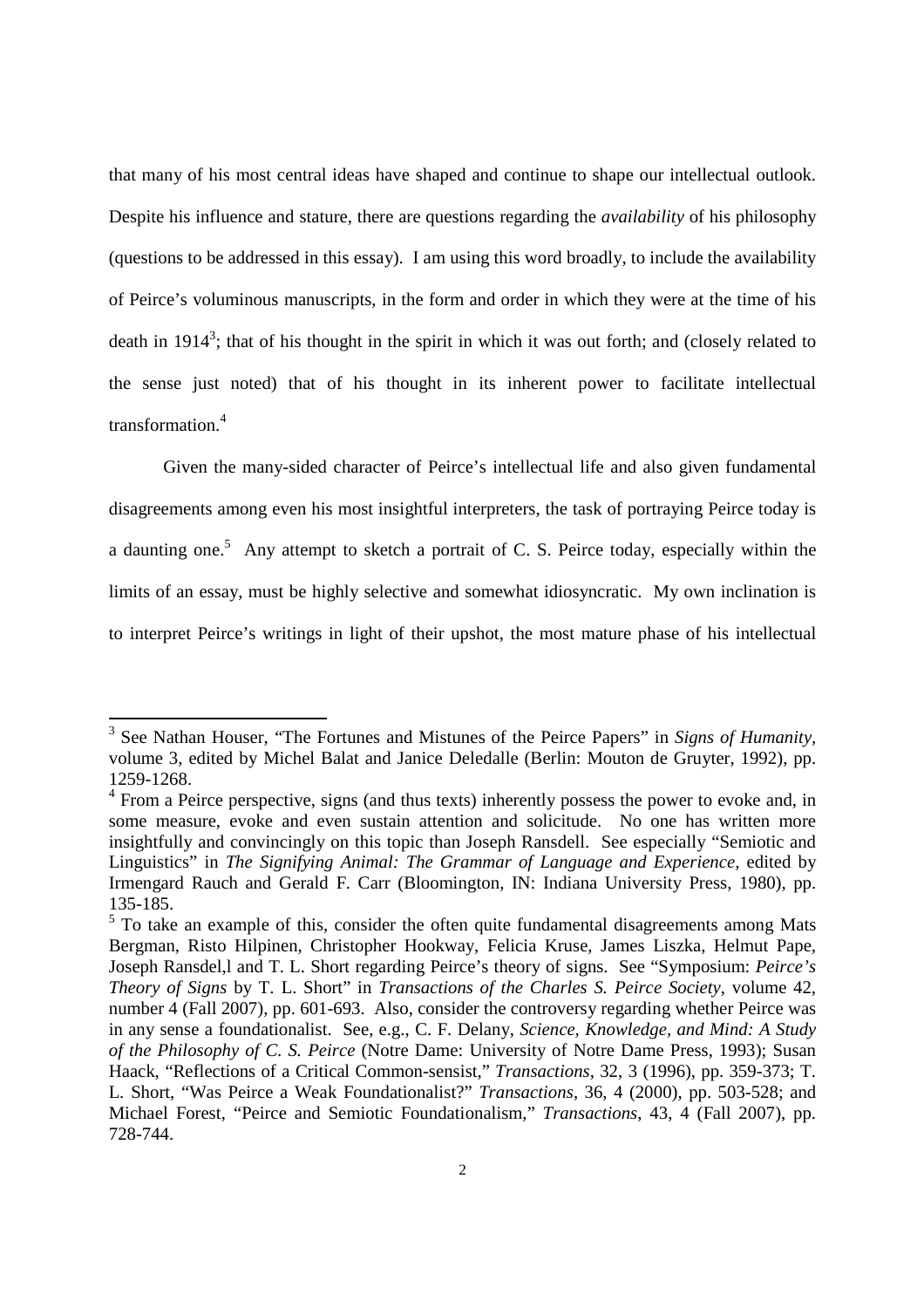development (roughly, from 1898 until 1914). <sup>6</sup> This is the phase in which his thought is most profoundly pragmatist, formally semiotic, and still undeniably experimental.<sup>7</sup>

With respect to pragmatism in general and Peirce in particular, the emphasis on today seems appropriate.<sup>8</sup> This is true especially if the present is conceived as the site of an intersection between "a stubborn past and an insistent future,"<sup>9</sup> the temporally thick expanse *through which* we are moving (one containing within itself to some degree that *from which* the

 $\overline{a}$ 

9 John Dewey, "Philosophy and Civilization," *Later Works of John Dewey (*Carbondale, IL: SIU Press, 1988), volume 3, p. 6. Hereafter cited as *LW* 3: 6.

 $6$  On the issue of selective emphasis, no pragmatist – indeed, no philosopher with whom at least I am familiar – is better than John Dewey. In *Experience and Nature* (1925), he stresses: "Selective emphasis, choice, is inevitable whenever reflection occurs. Deception comes only when the presence and operation of choice [or section] is concealed, disguised, denied. Empirical method finds and points to the operation of choice as it does to any other event. Thus it protexts us from conversion of eventual [or emergent] functions into antecedent existence: a conversion that may be said to be the philosophic fallacy …" All references to this work are to the critical edition, i.e., *Later Works of John Dewey,* volume 1 (Carbondale, IL: SIU Press, 1988), hereafter cited as (LW 1, followed by page number of text cited). In this instance, *LW* 1, 34. The critical point is to acknowledge the selective emphases structuring and directing specific interpretations, inquiries, or more generally engagements. In my own case on this occasion, this means acknowledging the emphasis on Peirce the pragmaticist, commonsensist, phenomenologist, and experimentalist who was minutely attentive to the pervasive role distinct types of signs play in cognition, query, and indeed experience.

 $\overline{7}$  Let one example for a list to which Peirce scholars might add indefinitely. In 1912 (i.e., two years before his death), writing with an infirm hand, Peirce. In *Peirce's Theory of Signs*  (Cambridge: Cambridge University Press, 2007), T. L. Short stresses, Peirce "was never satisfied with his own statements of the doctrine [of signs]; he was never finished any statement of it. Peirce wrote philosophy 'like a scientist,' setting out ideas not intended as final but to be applied and developed, perhaps by others" (p. xii). The expression quoted here by Short ("like a scientist") are those of Victor Baker, a geologist, offered in conversation with Short. They are the nub of Baker's attempt to explain (in Short's words) "why he [Baker, a trained and practicing scientist] found reading Peirce more rewarding than reading other philosophers" (p. xii, note 3). Short confesses: "This got me thinking. I think it explains why philosophers find Peirce's writings frustrating, and I think it indicates *how Peirce ought to be read"* (ibid; emphasis added). My purpose in detailing this that Short's reflections bring into focus a point I want to stress throughout this paper – Peirce was, in philosophy and everywhere else, first and foremost an experimentalist. He ought to be read (as Short suggests) as such.

<sup>8</sup> Richard J. Bernstein, *Philosophical Profiles* (Philadelphia: University of Pennsylvania Press, 1986), p. 272. Also see my "Entangling Alliances and Critical Traditions: Reclaiming the Possibilities of Critique" in *Journal of Speculative Philosophy,* volume 12, number 2 (1998), pp. 114-133.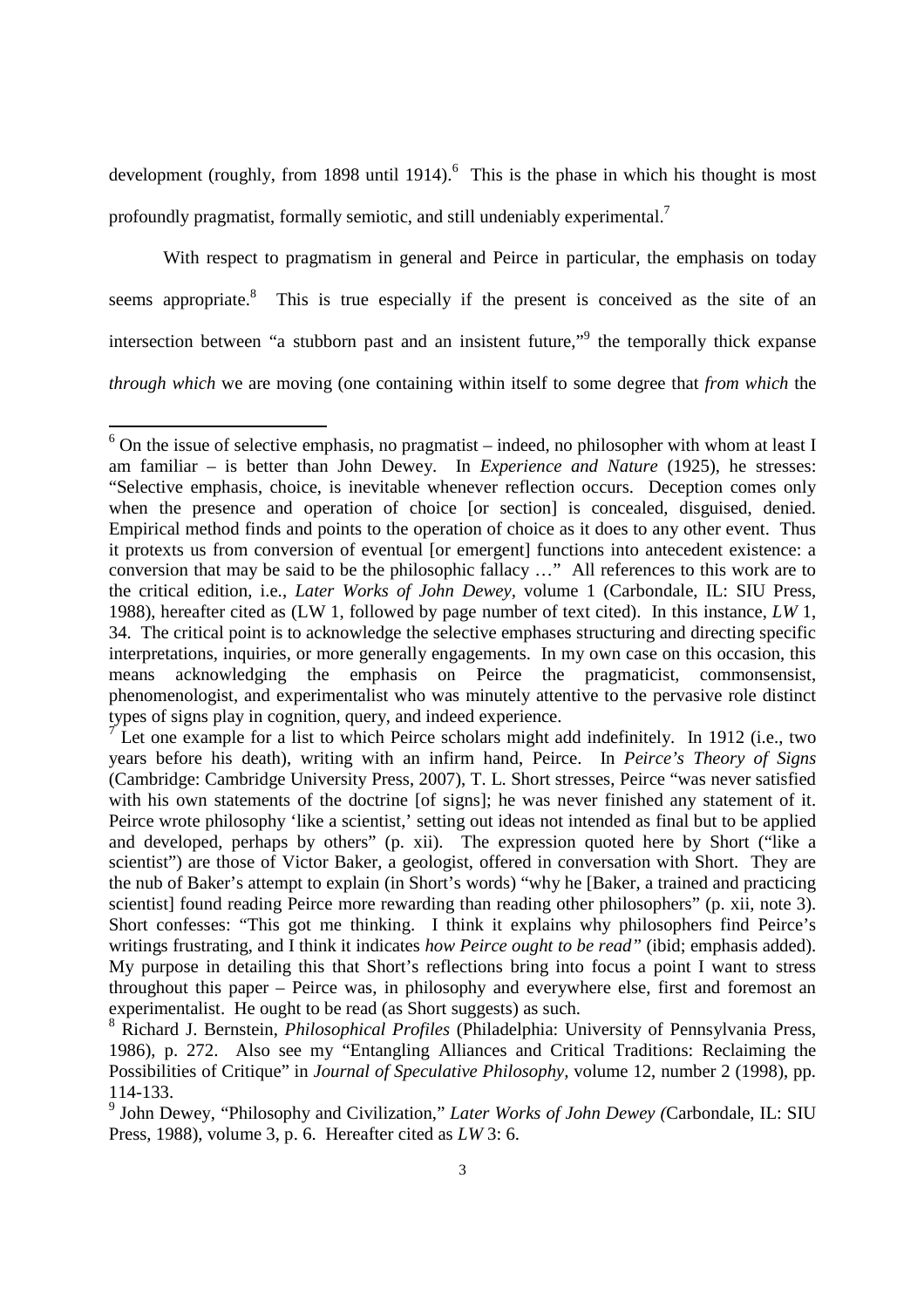present has come and also that *toward which* it is moving).<sup>10</sup> The "living present" is, to quote Peirce's "Issues of Pragmaticism,"<sup>11</sup> "that Nascent State between the Determinate and the Indeterminate."<sup>12</sup> Attempting to situate Peirce in the present accordingly involves seeing him as an integral part of just such a nascent state. There is in this figure something determinate with which we must come to terms, a degree of secondness resisting our efforts to make this thinker into our puppet or plaything,<sup>13</sup> but also something indeterminate, above all a philosophy *in the making* – thus, one calling for the conscientious exercise of our own theoretical imagination.

<sup>&</sup>lt;sup>10</sup> As Dewey puts it in "Events and the Future," "every event, or going-on, has a phase of pastness, presentness, and futurity about it." This essay was originally published in the *Journal of Philosophy,* volume 23 (13 May 1926, pp. 253-258, and reprinted in *The Later Works of John Dewey,* volume 2 (Carbondale, IL: SIU Press, 1988), pp. 62-68 (hereafter cited as *LW* 2). I am citing the critical edition: *LW* 2, 68. See Bertrand Helm, *Time and Reality in American Philosophy* (Amherst, Massachusetts: University of Massachusetts Press, 1985).

<sup>&</sup>lt;sup>11</sup> It is significant that in "Issues in Pragmaticism," an essay following the lecture in 1898 ("Philosophical Conceptions and Practical Results") given at Berkeley by William James, Peirce focuses on time. In "How to Make Our Ideas Clear" (1878), he considered hardness, weight, force, and reality as matters calling for pragmatic clarification – more precisely, as illustrations of how the pragmatic maxim itself *works*. But, in "Issues in Pragmaticism," he notes: "A good question, for illustrating the nature of Pragmaticism, is, What is Time?" (*CP* 5.458). It is in the context of addressing this question that Peirce offers the characterization of the present quoted above.

<sup>12</sup> Charles S. Peirce, *Collected Papers of Charles Sanders Peirce,* volume 5 ("Pragmatism and Pragmaticism") edited by Charles Hartshorne and Paul Weiss (Cambridge, MA: Belknap Press of Harvard University Press, 1934), paragraph #459. Also in *The Essential Peirce*  (Bloomington, IN: Indiana University Press, 1998)*,* volume 2 (1893-1913), edited by the Peirce Edition Project (PEP), p. 358. Cited hereafter as *EP* 2.

<sup>&</sup>lt;sup>13</sup> In *Consequences of Pragmatism* (Minneapolis: University of Minnesota Press, 1982), Richard Rorty advocates "strong misreading." Someone committed to such an approach "simply beats the text into a shape which will serve his own purpose. He makes the text refer to whatever is relevant to that purpose. He does this by imposing a vocabulary … on the text which may have nothing to do with any vocabulary used in the text or by its author, and seeing what happens. The model here is not the curious collector of clever gadgets taking them apart to see what makes them work and carefully ignoring any extrinsic end which they may have, but the psychoanalyst blithely interpreting a dream or a joke as a symptom of homocidal mania" (p. 151). My own approach to interpretation (or "reading") is markedly different from that of Rorty, though I too am disposed to argue that adopting insights from an author for purposes are than those animating this individual can be a fruitful and, hence, legitimate procedure. Cf. Justus Buchler, "The Accidents of Peirce's System" in *The Journal of Philosophy,* volume 37, number 10 (May 9, 1940), pp. 264-269, especially p. 269.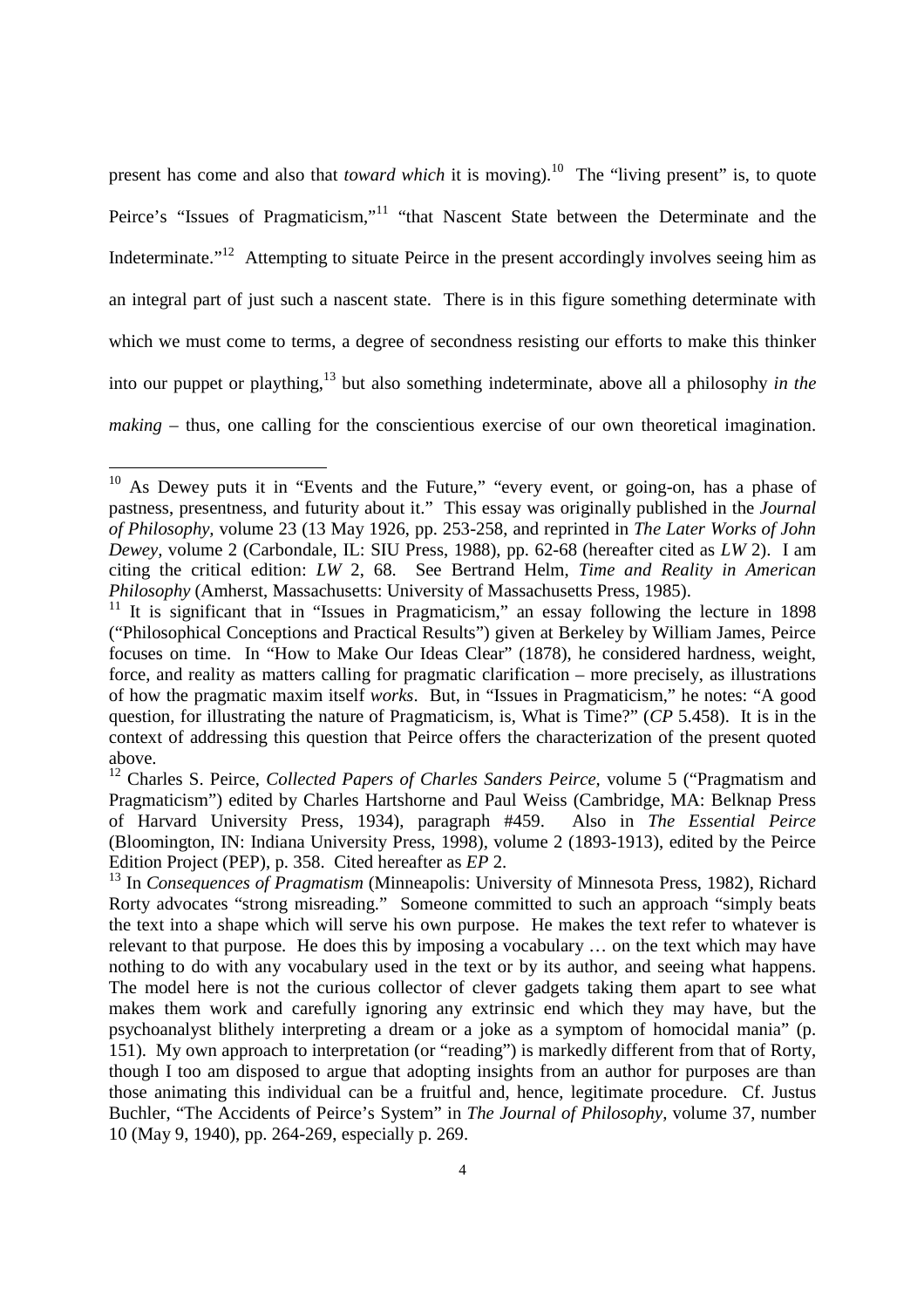What is generally true of the living present then is keenly true of the philosophical present – say, a philosopher *today*: "The consciousness of the present … is that of a struggle over *what shall be;* and thus ... it is *the Nascent State of the Actual*" (CP 5.462; emphasis added).<sup>14</sup> The topic of Peirce today therefore translates into the question, what shall Peirce become here and now? This is only partly a question of what we are able to make of him, for it is also a question of what he is able to make of us.<sup>15</sup> The distinctively pragmatic prefix  $re$ - is almost certainly appropriate here,<sup>16</sup> for it is far more a case of Peirce re-making than simply making us. How might the study of Peirce re-make our approach and orientation to philosophy?

If at the end of his life William James was working on a book (*Some Problems of Philosophy*) modestly subtitled *A Beginning of an Introduction to Philosophy*, then it is even more appropriate that I at this juncture offer what is most accurately described as an attempt at a sketch of a portrait of Peirce. Such a sketch can only be essayed from one angle of vision. I

<sup>&</sup>lt;sup>14</sup> Insofar as the continuity between past and future is predominant, the consciousness of a struggle is muted; but insofar as there is conflict, hence a sense of rupture and discontinuity, this consciousness is heightened and intensified. In the intellectual world, at least as it is configured in our historical epoch, the sense of conflict tends to be focal.

 $15$  The situation here is analogous to the one described by Peirce himself when he is offering an account of the "man-sign" (in particular, when he is responding to the objection that we make language, language does not make us: "Man makes the word, and the word means nothing which the man has not made it mean, and that only to some men"): "But since man can think only by means of words or other external symbols [i.e., by symbols in principle capable of being made public or intersubjective], these [words] might turn round and say: 'You mean nothing which we have not taught you, and then only so far as you address some word as the interpretant of your thought.' In fact, men and words reciprocally educate each other …" These texts are to be found in "Consequences of Four Incapacities" in *Collected Papers of Charles Sanders Peirce,* volume 5, edited by Charles Hartshore and Paul Weiss (Belknap Press of Harvard University Press, 1934), paragraph #313; also in *The Essential Peirce,* volume 1, edited by Nathan Houser and Christian Kloesel (Bloomington, IN: Indiana University Press, 1992), p. 54. Signs and thus texts exert *an agency of their own.* They are not so much inert stuff into which we, as divine creates, breathe semiotic (or intelligible) life.

<sup>&</sup>lt;sup>16</sup> Think of such central words in the pragmatist lexicon as reconstruction, reparation, renovation, renewal, recovery, retrieval, reform, remediation, and reconciliation. Of course, the prefix *trans*is equally central to pragmatism (e.g., transition, transaction, transformation, transfiguration, transitive, and translation)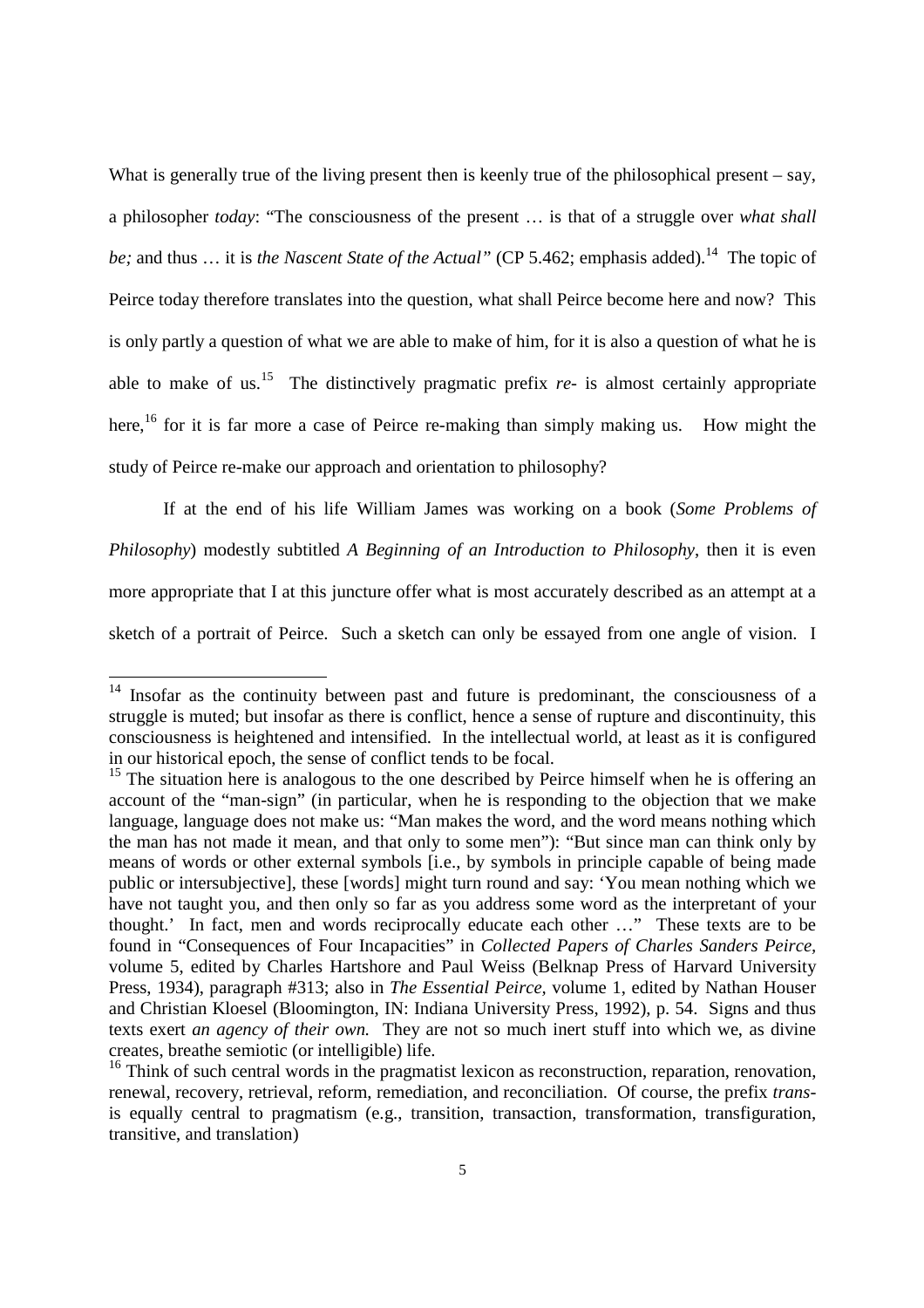highlight this point not to give myself license to present only my interpretation of a figure about whom so many others have written insightfully. For one thing, my interpretation is deeply indebted to various other expositors, including especially my elders Max H. Fisch, Murray G. Murphey, John E. Smith, Richard J. Bernstein, Carl R. Hausman, Joseph L. Esposito, Sandra Rosenthal, Susan Haack, Joseph Ransdell, and above all T. L. Short.<sup>17</sup> The work of Douglas Anderson, Nathan Houser, James Liszka, André De Tienne, Cornelius de Waal, and others too numerous to mention (for not doing so I apologize). For another thing, I do not take my interpretation to be simply mine. It squares in most respects, if not here and there in that of emphasis, with those of other interpreters, for the most part the very best of these (e.g., Smith, Ransdell, Short, Hausman, Haack, and Rosenthal). For yet another, a keen sense of alternative interpretations should inform the delicate task of the responsible interpreter.

<sup>17</sup>Max H. Fisch, *Peirce, Semeiotic, and Pragmatism,* edited by Kenneth Laine Ketner and Christian Kloesel (Bloomington, IN: Indiana University Press, 1986); Murray G. Murray, *The Development of Peirce's Philosophy* (Indianapolis: Hackett Publishing Company, 1993), though originally published by Harvard University Press in 1961; John E. Smith*, Themes in American Philosophy: Purpose, Experience, and Community* NY: Harper Torchbooks, (1970), *The Spirit of American Philosophy* [Revised Edition] (Albany, NY: SUNY Press, 1983)*, Purpose and Thought: The Meaning of Pragmatism* (1984), *America's Philosophical Vision* (Chicago: University of Chicago Press, 1992)*,* etc. Richard Bernstein, *Praxis and Action: Contemporary Philosophies of Human Activity* (Philadelphia: University of Pennsylvania Press, 1971), also his edited volume *Perspectives on Peirce* (New Haven: Yale University Press, 1965) *The Pragmatic Turn* (Cambridge: Polity Press, 2010). Vincent G. Potter, *Charles S. Peirce on Norms and Ideals* (NY: Fordham University Press, 1997), originally published by the University of Massachusetts Press in 1967, also *Peirce's Philosophical Perspectives,* edited by Vincent M. Colapietro (NY: Fordham University Press, 1996); Joseph L. Esposito, *Evolutionary Metaphysics: The Development of Peirce's Theory of Categories* (Athens, OH: Ohio University Press, 1980) and his articles in the *Transactions*; Sandra B. Rosenthal, *Speculative Pragmatism* (Amherst, MA: University of Massachusetts Press, 1986)*, Peirce's Pragmatic Pluralism* (Albany, NY: SUNY Press, 1994); Christopher Hookway, *Peirce* (London: Routledge and Kegan Paul, 1985), also his *Truth, Rationality, and Pragmatism* (Oxford University Press, 2000); Carl R. Hausman's *Charles S. Peirce's Evolutionary Philosophy* (Cambridge: Cambridge University Press, 1993); Joseph Ransdell's various articles, not least of all "Semiotics and Linguistics" (cited above); T. L. Short, *Peirce's Theory of Signs* (Cambridge, 2007) and numerous essays. The work of younger scholars such as Douglas R. Anderson, Michael Raposa, James J. Liszka, Felicia Kruse, Andre De Tienne, Cheryl Misak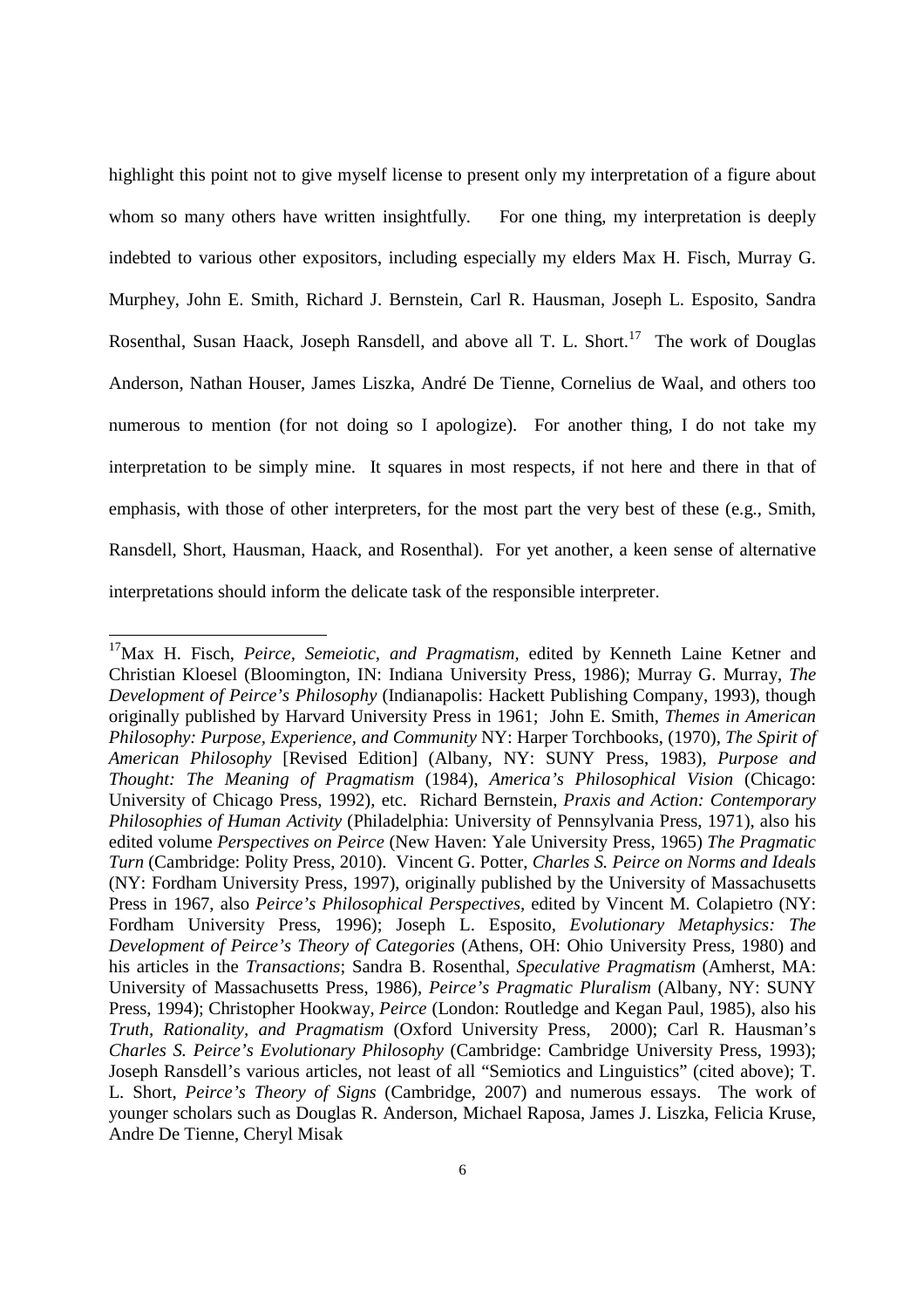However flawed or deficient is my work as an interpreter, the exemplar of such an interpreter has guided this work for more than four decades.<sup>18</sup> For such an interpreter, the overarching ideal is obtaining what Peirce himself calls "an interior understanding."<sup>19</sup> As unfashionable as the ideal of such understanding might be in some circles today, the desirability and simply the possibility of grasping an author in accord with that individual's textually inscribed aims, assertions, and arguments virtually define the demanding role of the responsible reader. Obtaining an interior understanding of Peirce's characteristically intricate writings poses formidable challenges. "To read Peirce is," as John E. Smith asserts, "to philosophize, for to follow his arguments it is necessary for the reader himself to be wrestling with the problems Peirce envisaged."<sup>20</sup> Put differently, the reader can be nothing less than a co-inquirer. Peirce is quite explicit about this: the reader "must actually repeat my observations and experiments for

In fact, I self-consciously espoused two actual interpreters of American philosophy as exemplars of philosophical interpretation – John E. Smith and Richard J. Bernstein. It was relevant to me that both were careful students of Western philosophy, going back to the ancient Greeks, also that both devoted attention to such pivotal figures as Immanuel Kant, G. W. F. Hegel, Friedrich Nietzsche, Søren Kierkegaard, Jean-Paul Sartre, Ludwig Wittgenstein and a host of others. As a young scholar, Smith's *The Spirit of American Philosophy* and Bernstein's *Praxis and Action* were especially important and instructive to me. In sum, they have served as my models, hermeneutic but also philosophical. In an important essay on Dewey – "John Dewey: Philosopher of Experience – included in *Reason and God* (New Haven: Yale University Press, 1961), Smith suggests: "It is impossible to expound or interpret philosophical ideas without giving at least implicit critical judgment; but implicit criticism is not enough; appraisal of a more positive [or at least explicit] sort is called for" (p. 107). He concludes this essay with a rhetorical question and then an emphatic assertion, "what better tribute to a distinguished philosopher can one offer than the attempt to think his thoughts after him and thus become engaged in a critical way with the problems he faced?" "We respect most those philosophers," Smith immediately adds, "we take seriously enough to criticize" (p. 114). The task of the interpreter, pragmatically conceived, is accordingly to make the work of an author *available* for judicious critique and creative appropriation. This is at least what I have learned from the example of Smith and Bernstein.

<sup>19</sup> *Peirce's Contributions to the Nation,* edited by Kenneth Laine Ketner and James Edward Cook (Lubbock, TX: Texas Tech Press, 1975), volume I, page 33.

<sup>20</sup> John E. Smith, Foreword to Vincent G. Potter's *C. S. Peirce on Norms and Ideals* (New Fordham University Press, 1997), p. xxv.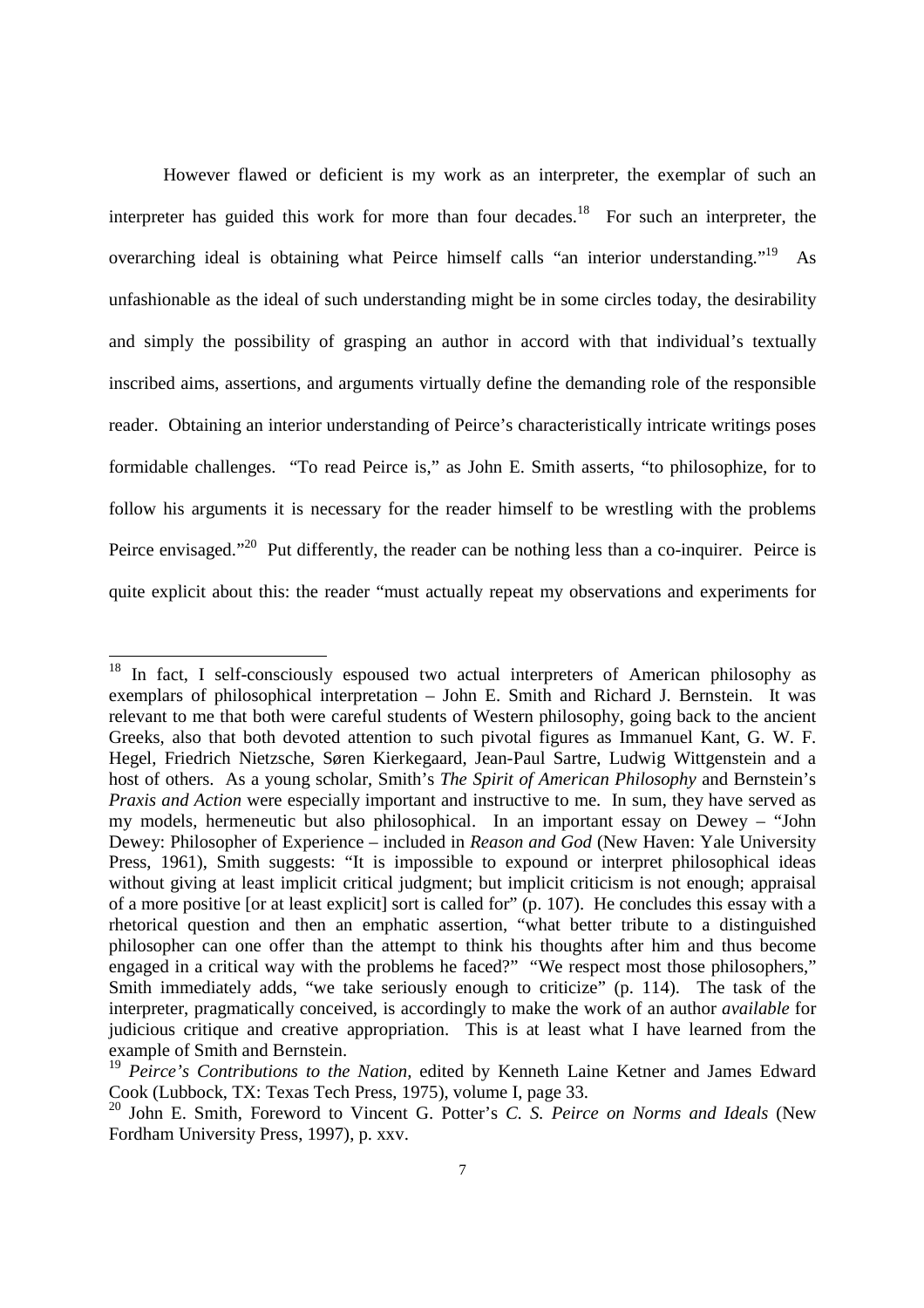himself, or else I shall more utterly fail to convey my meaning than if I were to discourse of effects of chromatic decoration with a congenitally blind."<sup>21</sup> Thus, more than typically is the case, readers of Peirce are drawn into a process of thinking wherein they must exercise a degree of phenomenological attention and logical acumen comparable to that of the author. The verbal argument is at most only stage setting; the heart of the drama is the invocation of experience and, indeed, the attempt to register accurately the felt force of relevant experience.<sup>22</sup>

In this sketch of Peirce, then, I hope to convey some sense of a vast, intricate terrain, quite apart from my favorite haunts and habitats within this expanse. But, in addition to conveying some sense of the actual terrain of Peirce studies, I will exercise my philosophical judgment regarding what remains most promising and fruiting for the ongoing appropriation of Peircean pragmatism. Peirce's abiding relevance to the intellectual (not just the philosophical) world is a point about which thinkers and commentators who disagree about much else agree. His relevance cannot be gainsaid.

 In addressing the topic of Peirce today, I am addressing both the current state of Peirce studies and the thought of Peirce itself.<sup>23</sup> I do not take my task to be simply surveying the work

<sup>21</sup> *Collected Papers of Charles Sanders Peirce,* volume 1, edited by Charles Hartshore and Paul Weiss (Cambridge, MA: Belknap Press of Harvard University Press, 1931), paragraph #286. Hereafter this and all other volumes of the Collected Papers will be cited, as is customary, by CP 1.268 (volume 1, paragraph 286).

<sup>22</sup> In *Peirce's Theory of Signs,* T. L. Short astutely points out that: "The same is true of Husserlian phenomenology and Descartes' *Meditations*. These are not forms of philosophy that consist in verbal argumentation; rather words are used to direct the reader to his own experience, and it is that experience, and not the words themselves, which carries the burden" (2007, 71).

<sup>23</sup> Douglas Anderson, "Old Pragmatisms, New Histories," *Journal of the History of Philosophy,* volume 47, number 4 (October 2009), pp. 489-521; also Sami Pihlström, "Peirce's Place in the Pragmatist Tradition," *The Cambridge Companion to Peirce,* edited by Cheryl Misak (Cambridge: Cambridge University Press, 2004), pp. 27-57. For an assessment of the latter collection in general, however, see Risto Hilpinen, "Notes on the *Cambridge Companion to Peirce," Transactions of the Charles S. Peirce Society*, volume 41, number 4 (Fall 2005), pp. 740-761.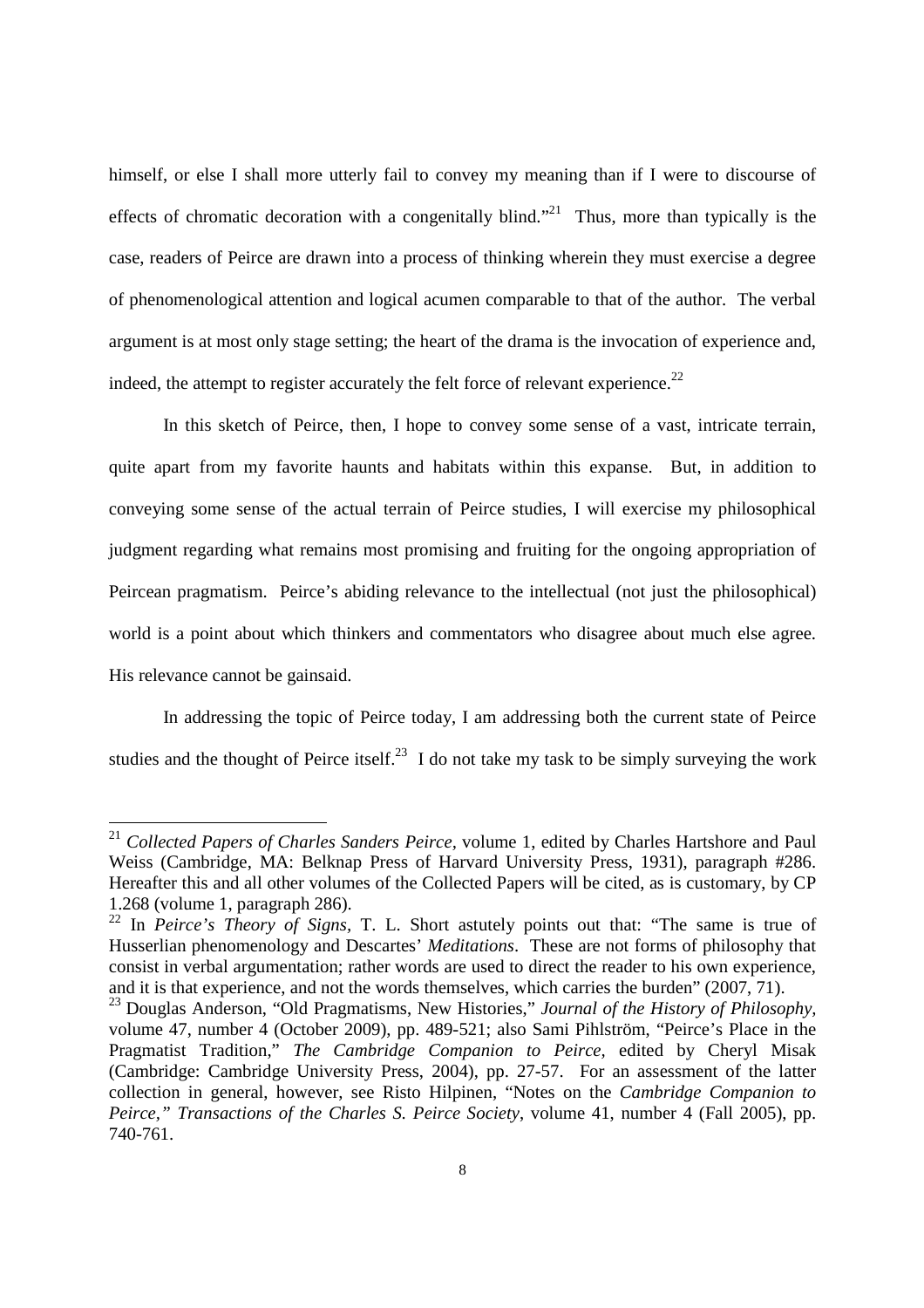of commentators, champions, and critics. Such a survey must always refer back to the writings of Peirce, not hesitating where instructive to highlight those respects in which they have been faithful to his texts and those others in which these texts have been slighted, distorted, or in some other way ineptly or unfairly handled.

Before doing so, however, allow me a word about the context of philosophy today, the context in which my reflections on Peirce today must be situated. From a Peircean perspective, even the best philosophy today is an excessively verbal enterprise.<sup>24</sup> We certainly cannot dispense with words, but words ought to be used by philosophers principally as invocations of experience, occasions for observation. Moreover, philosophy is, despite encouraging developments within the analytic tradition, still an unduly ahistoric (at times, anti-historical) discipline.<sup>25</sup> especially when one considers not simply the narrow history of philosophy but the inclusive history of culture.<sup>26</sup> So, too, it tends to be too insular a discipline. Professional

<sup>24</sup> See T. L. Short, "Pierce on Science and Philosophy" in *Philosophical Topics* (2008)*.* 2007; 2008

<sup>25</sup> It is significant that the editors of *Studies in the Logic of Charles Sanders Peirce* (Bloomington, IN: Indiana University Press, 1997) – Nathan Houser, Don Roberts, and James Van Evra – selected as an epigram for this collection of essays Augustus De Morgan's claim, "All the men who are now called discoverers, in every matter ruled by thought, have been men versed in the minds of their predecessors, and learned in what had been before them" (*A Budget of Paradoxes,* volume I, p. 5). Though this claim might need to be qualified, it is generally (if in a strict sense universally) true. In any event, it is manifestly true of the logician on whom the essays in this volume are focused. It is certainly noteworthy that, in "Charles Sanders Peirce," Josiah Royce (with W. Fergus Kernan), a scholar of vast erudition, two years after Peirce's death and the very year of his own, considered Peirce to be a philosopher who united very wide knowledge of the history of philosophy with a generally fair-minded disposition to a discriminating criticism of philosophers, and with a capricious, though generally very well restrained interest in philosophical polemic, whose arts he regarded with a general skepticism and pursued with a usual moderation" (*Journal of Philosophy, Psychology, and Scientific Methods,* volume 13 [1916], p. 701).

<sup>26</sup> A book such as Charles Taylor's *Sources of the Self: The Making of the Modern Identity* (Cambridge: Harvard University Press, 1992), the exception which proves this rule, makes this painfully clear. He connects philosophical history not only with the broader intellectual currents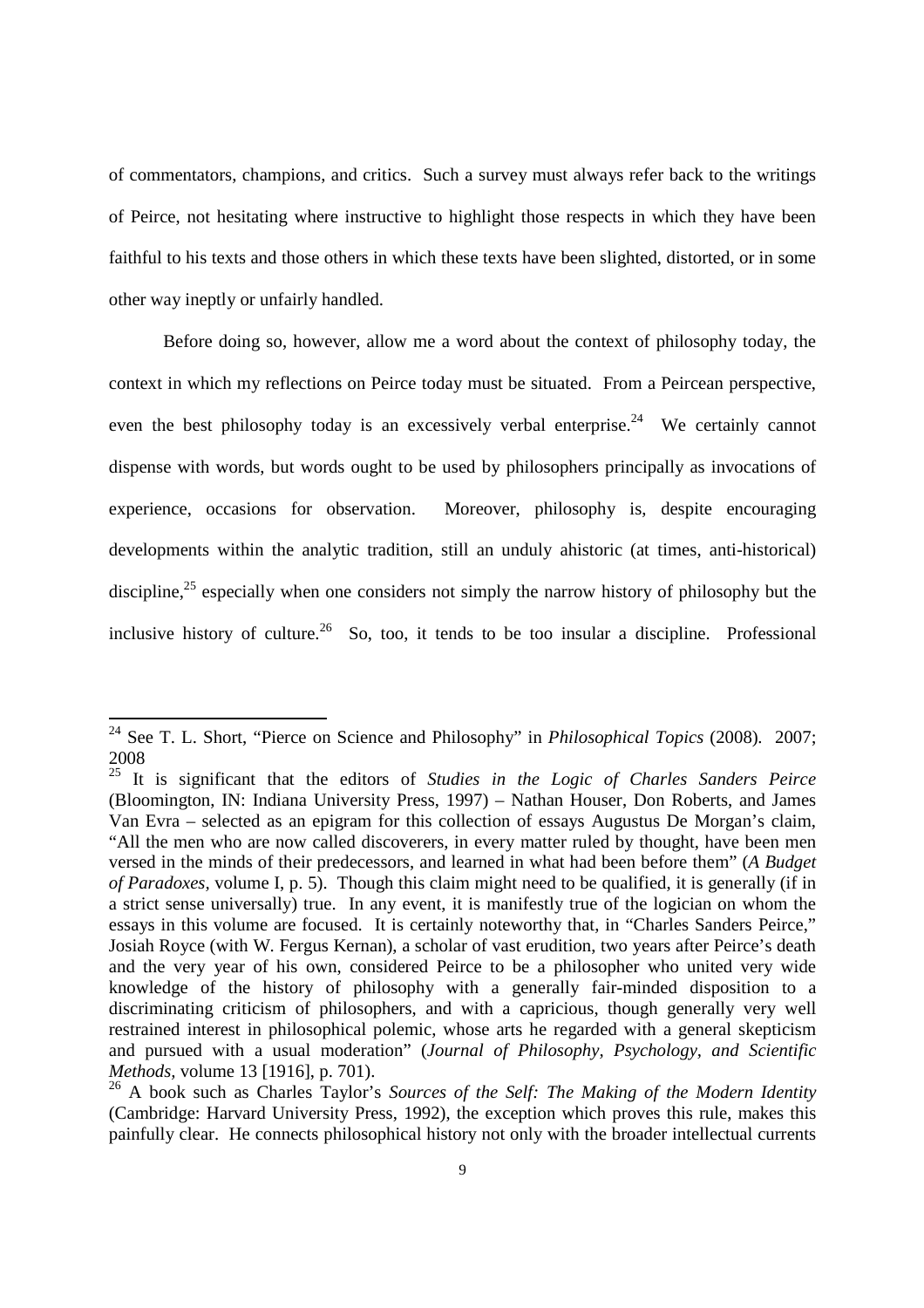philosophers read in an extremely selective manner, very rarely paying serious attention to anyone outside of the hothouse tradition in which they were trained, even more infrequently taking notice of what is going on in other disciplines. What Michel Foucault observed in 1968 is, at least, as true today as it was then (more precisely, as true of philosophy in the United States and in countries significantly influenced by the dominant paradigm of Anglo-American philosophy now as it was of philosophy in France then): "Philosophers are generally very ignorant of all other disciplines outside their own."<sup>27</sup> Finally, it is a discipline in which a love of truth is far from being manifest. To many within this discipline,  $^{28}$  the idea (let alone the ideal) of truth is not infrequently something of an embarrassment.<sup>29</sup>

 It is far from certain whether Peirce would be more successful in the contemporary academy than he was in that of his own day. It is equally uncertain whether his style or manner of philosophizing would be more congenial or acceptable to our contemporaries than his own. Neither of these points necessarily speaks against Peirce. He was and remains an unsettling philosopher even more than a difficult personality.<sup>30</sup> In honestly confronting the challenge of his

but also the fine arts, religious developments, political upheavals, and even subtle shifts in everyday life.

<sup>27</sup> Michel Foucault, *Foucault Live: Interviews 1966-84,* edited by Sylvère Lotringer (NY: Semiotext(e) Foreign Agent Series, 1989), p. 41,

 $28$  In his own time, Peirce observed: "Science and philosophy seem to have been changed in their cradles. For it is not knowing, but the love of learning [the passion to discover what we do *not* know], that characterizes the scientific man; while the 'philosopher' is a man with a system which he thinks embodies all that is best worth knowing. If a man burns to learn and sets himself to comparing his ideas with experimental results in order that he may correct those ideas, every scientific man will recognize him as a brother, no matter how small his knowledge may be" (*CP* 1.44).

<sup>29</sup> T. L. Short, "Pierce on Science and Philosophy" in *Philosophical Topics* (2008); also Susan Haack, *Putting Philosophy to Work: Inquiry and Its Place in Culture* (Amherst, NY: Prometheus Books, 2008), especially chapters 7, 9, and 10.

<sup>&</sup>lt;sup>30</sup> For informative about, and insights into, Peirce's character and personality, see Joseph Brent, *Charles S. Peirce: A Life* [Revised and Expanded Edition] Bloomington, IN: Indiana University Press, 1998). As helpful as Brent's biography is, it tends to allow a preoccupation with the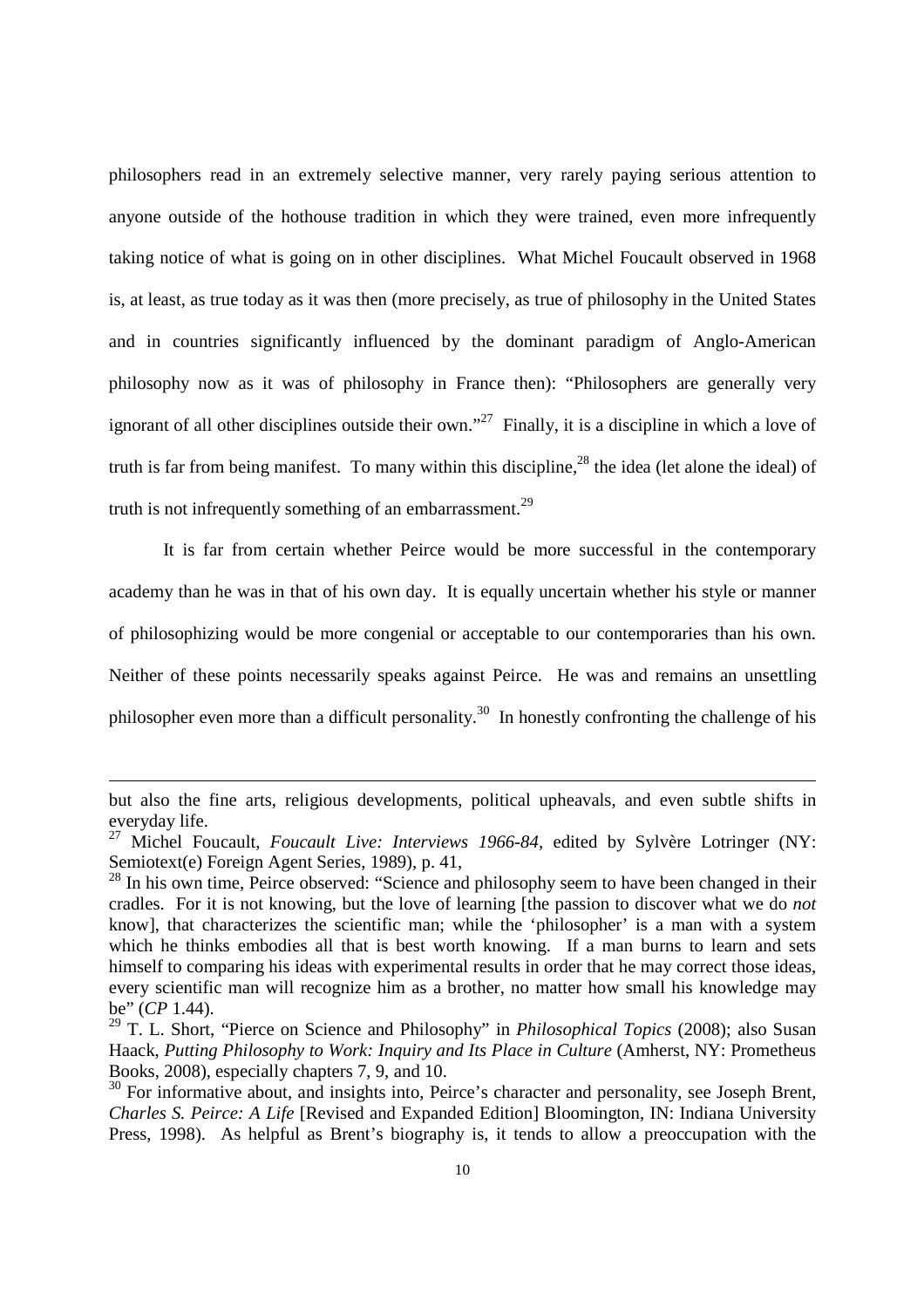thought, we realize that continuing with business as usual is in many respects unjustifiable. As much as anything else, it means taking up anew the task of instituting a cooperative inquiry in which selfless concern for attaining a rational consensus about difficult questions is more than an irrational hope.<sup>31</sup> In light of such considerations, we are forced to conclude that the institutions and disciplines of our own day are likely no more welcoming to Peirce than those of his own. We might conclude from this, so much the worse for these institutions and disciplines!

But, then, Peirce did not seek disciples. He sought co-inquirers, philosophers who were animated by a contrite sense of their own fallibility but also a high sense in the possibility of *our* efforts to attain knowledge.<sup>32</sup> Such faith is just that – faith – and in order for it to flourish it must

difficult and unattractive aspects of Peirce eclipse the admirable and even heroic ones. For Peirce's commitment to discovery was, in my judgment along with those of many others, was nothing less than heroic.

<sup>31</sup> In a late manuscript, included as an Appendix to volume 1 of the *Later Works of John Dewey,*  that pragmatist sagely observes: "The adoption of an empirical method is no guarantee that all the things relevant to any particular conclusion will actually be found or pointed to. …But the empirical method points out when and where and how things of a designated description have been arrived at. It places before others a map of the road that has been travelled; they may accordingly, if they will, re-travel the road to inspect the landscape for themselves. Thus the findings of one may be rectified and extended by the findings of others, with as much assurance as is humanly possible of confirmation, extension and verification. The adoption of empirical, or denotative, method would thus procure for philosophic reflection something of that cooperative tendency toward consensus which marks inquiry in the natural sciences" (*LW* 1, 389-390). Whether or not this is sufficient to transform philosophy into a science in any recognizable or acceptable sense, it certainly does insure that might come to embody "something of that cooperative tendency toward consensus" characteristic of sciences like physics, chemistry, astronomy, and biology.

<sup>&</sup>lt;sup>32</sup> In *The Collected Papers of Charles Sanders Peirce*, volume 1, edited by Charles Hartshorne and Paul Weiss (Cambridge, MA: Belknap Press of Harvard University Press, 1931), we read as the conclusion of the Preface pieced together from several manuscripts by the editors: "Indeed, out of a contrite fallibilism, combined with a high faith in the reality of knowledge, and an intense desire to find things out, all my philosophy has always seemed to me to grow …" (*CP* 1.14). Earlier in this Preface, we read, "in brief, my philosophy may be described as the attempt of a physicist to make such conjecture as to the constitution as the constitution of the universe as the methods of science may permit, with the aid of all that has been done by previous philosophers" (*CP* 1.7). Such an endeavor marks a radical breach with the dominant tradition of Western philosophy, a tradition in which apodictic certain and demonstrative arguments tend to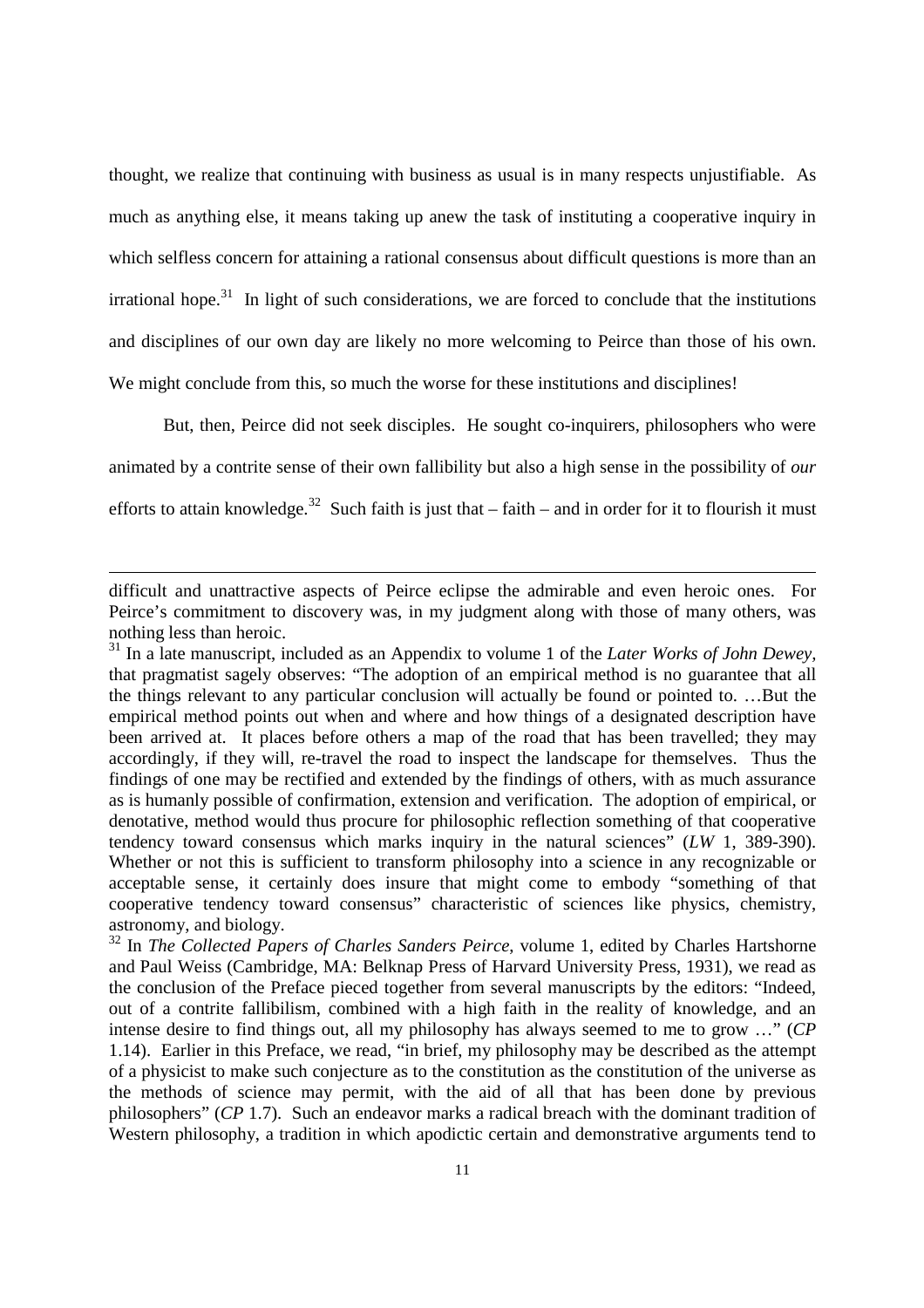be conjoined to hope and love. The texts in which Peirce expounds this doctrine are worthy of quoting at length. In his judgment,

logicality inexorably requires that our interests shall *not* be limited. They must not stop at our own fate, but must embrace the whole community. This community, again, must not be limited, but must extend to all races of being s with whom we can come into immediate or mediate intellectual relation. It must reach, however vaguely, beyond this geological epoch, beyond all bounds. He who would not sacrifice his own soul to save the world, is, as seems to me, illogical in all his inferences, collectively. Logic is rooted in the social principle.<sup>33</sup>

In addition to this but also to our faith in our colleagues and, indeed, the possibility of our efforts and sacrifices converging with theirs to further our common undertaking, "there is nothing in the facts to forbid out having a *hope*, or calm and cheerful wish, that the community may last beyond any assignable date" (*CP* 2.654; also *EP* 1, 150). There is nothing in the facts to preclude the hope that our communal endeavor will approximate its defining objective before all potential members of this inclusive community are obliterated. Of course, Peirce is aware of how odd or even implausible his position must

be defining ideals of this extensive tradition. On this point, Peirce is explicit – better, he is emphatic: "Demonstrative proof is not to be thought of. The demonstrations of the metaphysicians are all moonshine. The best that can be done is simply to supply a hypothesis, not devoid of all likelihood, in the general line of growth of scientific ideas, and capable of being verified or refuted by future observers" (ibid.).

<sup>&</sup>lt;sup>33</sup> "The Doctrine of Chances" in *Papers of Charles Sanders Peirce*, volume 2, edited by Charles Hartshorne and Paul Weiss (Cambridge, MA: Belknap Press of Harvard University Press, 1932), paragraph #654 (*CP* 2.654); also in *The Essential Peirce,* volume 1 (1867-1893), edited by Nathan Houser and Christian Kloesel (Bloomington, IN: Indiana University Press, 1992), p. 149 (*EP* 2, 149). What is especially salient in terms of the point being made is that Peirce argues for these points in the context of an otherwise highly technical discussion of induction.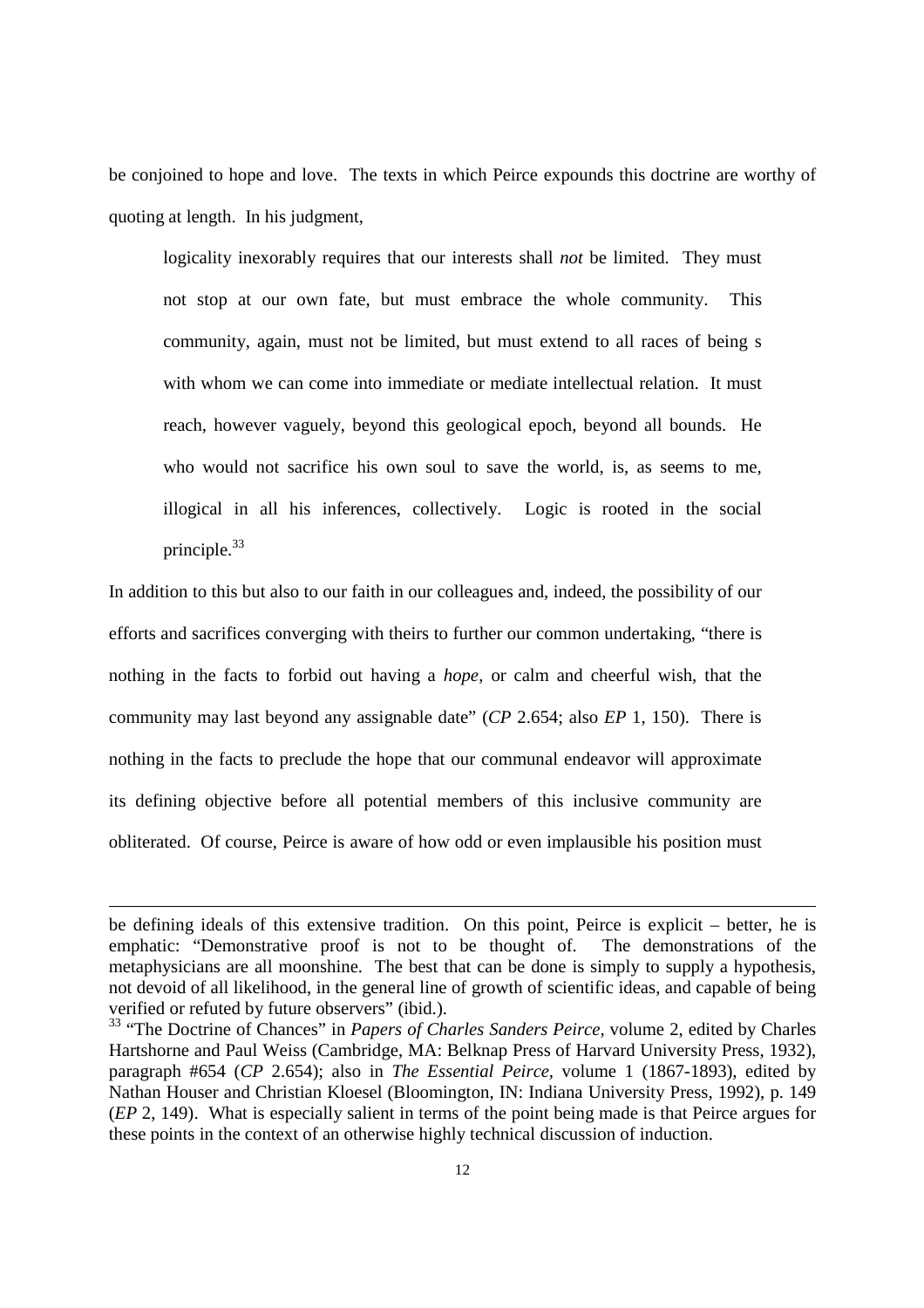sound, especially to tough-minded thinkers. He readily concedes: "*It may seem strange that I should put forward three sentiments*, namely, interest in an indefinite community, recognition of the possibility of this interest being made supreme, and hope in an unlimited continuance of intellectual activity, *as indispensable requirements of logic*" (*CP* 2.655; also *EP* 1, 150; emphasis added). But, he argues, this becomes plausible when we consider logic in the light of its service to inquiry (indeed, logic as a theory of inquiry, more precisely, as a normative theory of objective investigation<sup>34</sup>):

Yet, when we consider that logic depends on a mere struggle to escape doubt, which as it terminates, must begin in emotion, and that, furthermore, the only cause of our planting ourselves on reason is that other methods of escaping doubt [i.e., other modes of investigation] fail on account of the social impulse [see, e.g., "The Fixation of Belief," specifically *CP* 5.378-381, also in *EP* 1, 116-118], why should we wonder to find social sentiment presupposed in reasonings?<sup>35</sup>

l,

<sup>34</sup> By *objective inquiry* I simply mean that process of discovering what we do not know, ranging from the discovery of singular facts (e.g., where I misplaced my keys or who broke into my house) to that of laws. We not only undertake such inquiries but also we are in countless instances successful (I occasionally do find my keys, scientists sometimes hit upon the laws governing what we observe).

Arguably the most succinct and accurate overview of this part of Peirce's contribution to philosophy is Elizabeth Cooke's *Peirce's Pragmatic Theory of Inquiry: Fallibilism and Indeterminacy* (London: Continuum, 2006). Of course Cheryl Misak's *Truth and the End of Inquiry* and other writings as well as Susan Haack's expositions are very valuable resources, but better known ones – hence, my desire to make a point of stressing the value of Cooke's study <sup>35</sup> See Chapter 10 ("Doubt: Affective States and the Regulation of Inquiry" in Christopher Hookway's *Truth, Rationality, and Pragmatism* (Oxford: Oxford University Press, 2000).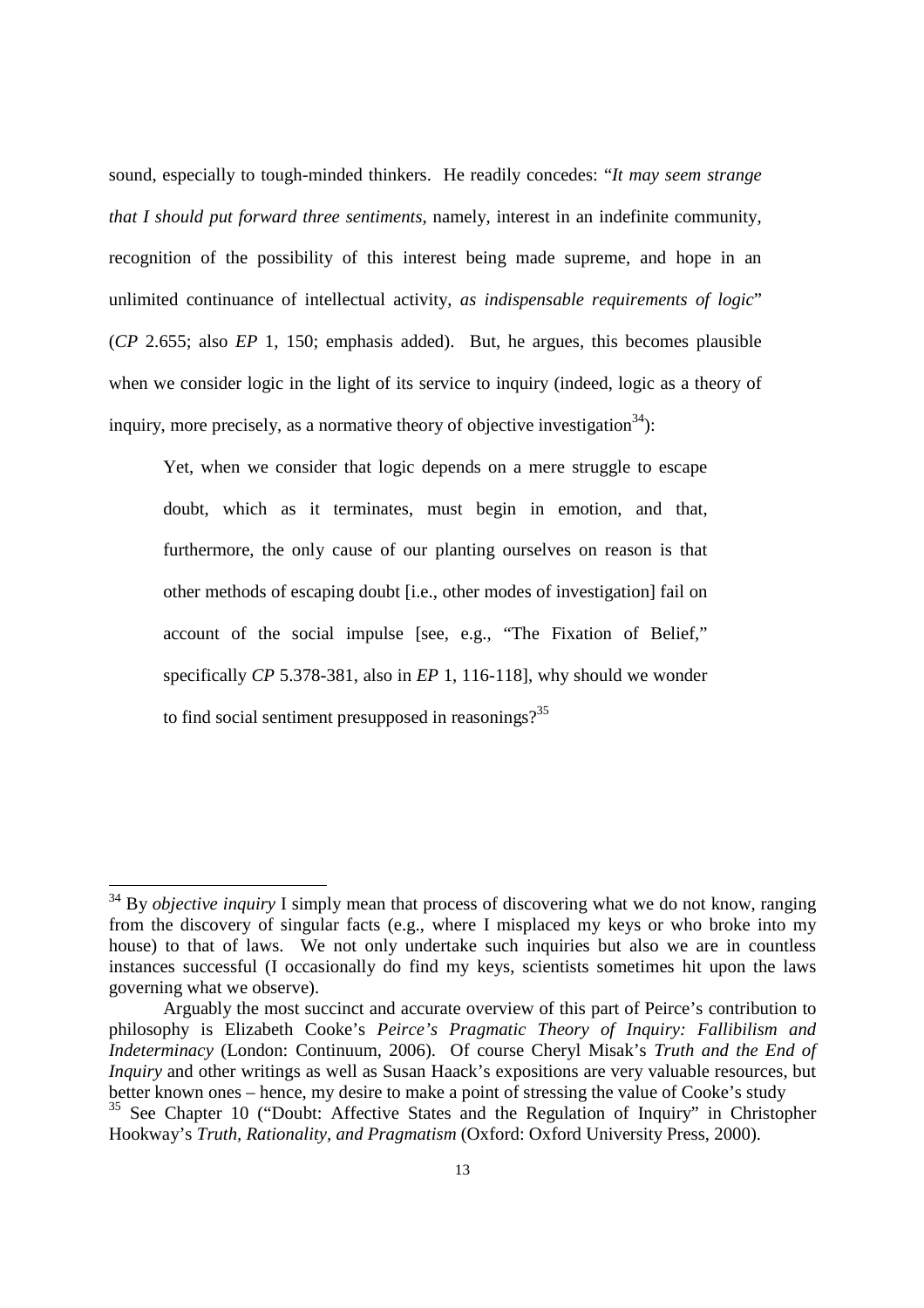The theological virtues of faith, hope, and charity<sup>36</sup> are thus transfigured by Peirce into logical sentiments indispensable for the conscientious pursuit of experimental inquiry (the only form of inquiry in which our way of proceeding exposes itself to the radical risk of fundamental error). The pursuit of knowledge and even knowledge itself are accordingly definable only in reference to an array of virtues.<sup>37</sup> In this respect as so many others, Peirce anticipated later developments, not least of all what is called today "virtue epistemology."

Ideally, the reality of community – hence, that of the community of inquirers – is the concrete, growing embodiment of nothing less than faith, hope, and *caritas*. Actually, the community of inquirers is never anything more than a motley association of more or less companionable antagonists disposed to challenge, question, and refute one another. On countless occasions, however, the exchanges of these antagonists exemplify the exercise of the virtues requisite for discovering the truth. But the danger is always that such an association will provide little or nothing more than occasions for displays of cleverness, at the expense of others.

 $36$ Peirce explicitly takes not of the correlation or coincidence (i.e., co-incidence): "It interests me to note that these three sentiments seem to be pretty much the same as the famous trio of Charity, Faith, and Hope, which, in the estimation of St. Paul, are the finest and greatest of spiritual gifts. Neither Old nor New testament is a textbook of the logic of science, but the latter is certainly the highest existing authority in regard to the dispositions of heart which a man ought to have" (*CP* 2.654; or *EP* 1, 150-151).

 $37$  "The most vital factors in the method of modern science," Peirce insists, "have not been the following of this or that logical prescription – although these have had their value too – but they have been the moral factors" (*CP* 7.86; cf. *CP* 2.82). It is instructive to recall what Peirce judges to be foremost among these factors: "First of these has been the genuine love of truth and conviction that nothing else could long endure" (ibid.). Cf. Susan Haack, "The First Rule of Reason" in *The Rule of Reason: The Philosophy of Charles Sanders Peirce,* edited by Jacqueline Brunning and Paul Forster (Toronto: University of Toronto Press, 1997), pp. 241-  $\cdot$  also her "Concern for Truth: What It Means, Why It Matters" in *The Flight from Science and Reason,* edited by Paul R. Gross, Norman Levitt, and Martin W. Lewis (NY: New York Academy of Sciences, 1996), pp. 57-63.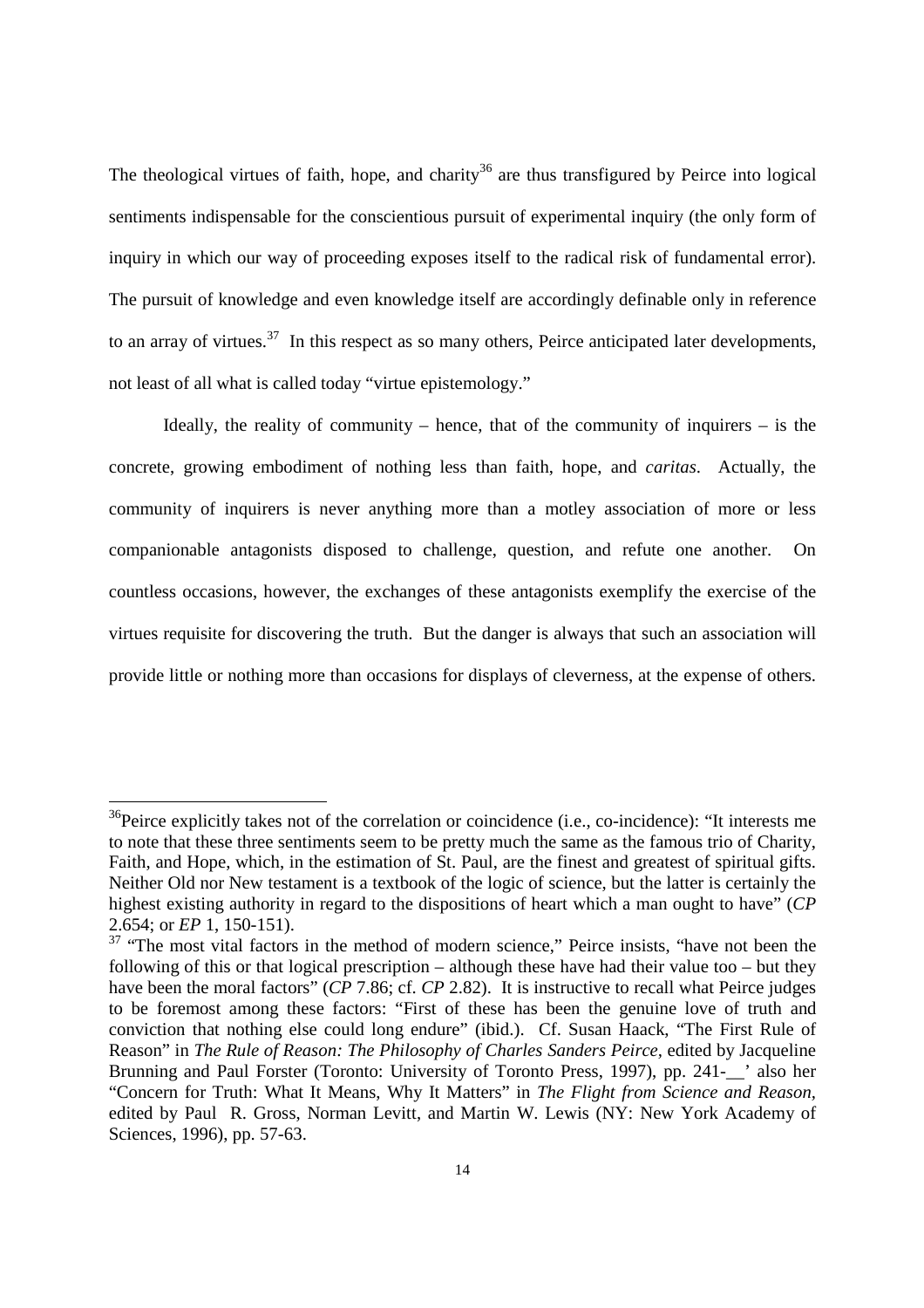When the youthful Peirce wrote of "the inhumanity of the polemical spirit."<sup>38</sup> (W 1, 5), it is likely he wrote with a fuller wisdom than he consciously or personally possessed. When motley associations of companionable antagonists degenerate into predominantly polemical affairs, we witness not only the degradation of humanity but also the disfigurement of inquiry, at least in the Peircean sense. This most tough-minded of philosophers was also a tender-hearted person: he was, in his own words, a sentimental conservative.<sup>39</sup> The work of inquiry is, for such a conservative, indissociable from the cultivation of certain sentiments, indeed from the acquisition of certain virtues.

If the technical, formal side of Peirce is allowed to eclipse the human, moral side, then Peirce in his unsettling otherness, his irreducible singularity, will be unavailable to us today, above all, to us in our efforts to re-institute philosophical investigation as an experimental undertaking in which the discovery of novel truth is the soul of the entire endeavor. Unquestionably, the technical, formal side of this thinker deserves painstaking, critical attention. For the most part, it is almost certainly the side most worthy of our consideration (the theoretical or intellectual obstacles, as distinct from the emotional and cultural ones, are here the most formidable). Given the inherent difficulty of the intricate issues with which Peirce was preoccupied (e.g., continuity, meaning, and reality), also given his novel approach to these challenging topics, this side ought to be one to which minute scholarship and philosophical imagination are devoted. My only caution is that our understandable fascination with the theoretical intricacies and challenges of this side of Peirce not be allowed to thrust completely from view Peirce the avowed sentimentalist.

<sup>38</sup> *Writings of Charles S. Peirce: A Chronological Edition* (Bloomington, IN: Indiana University Press, 1982), volume 1, p. 5. Hereafter cited, as is customary, as *W* 1, 4.

<sup>39</sup> Christopher Hookway, *Truth, Rationality, and Pragmatism.* Also Haack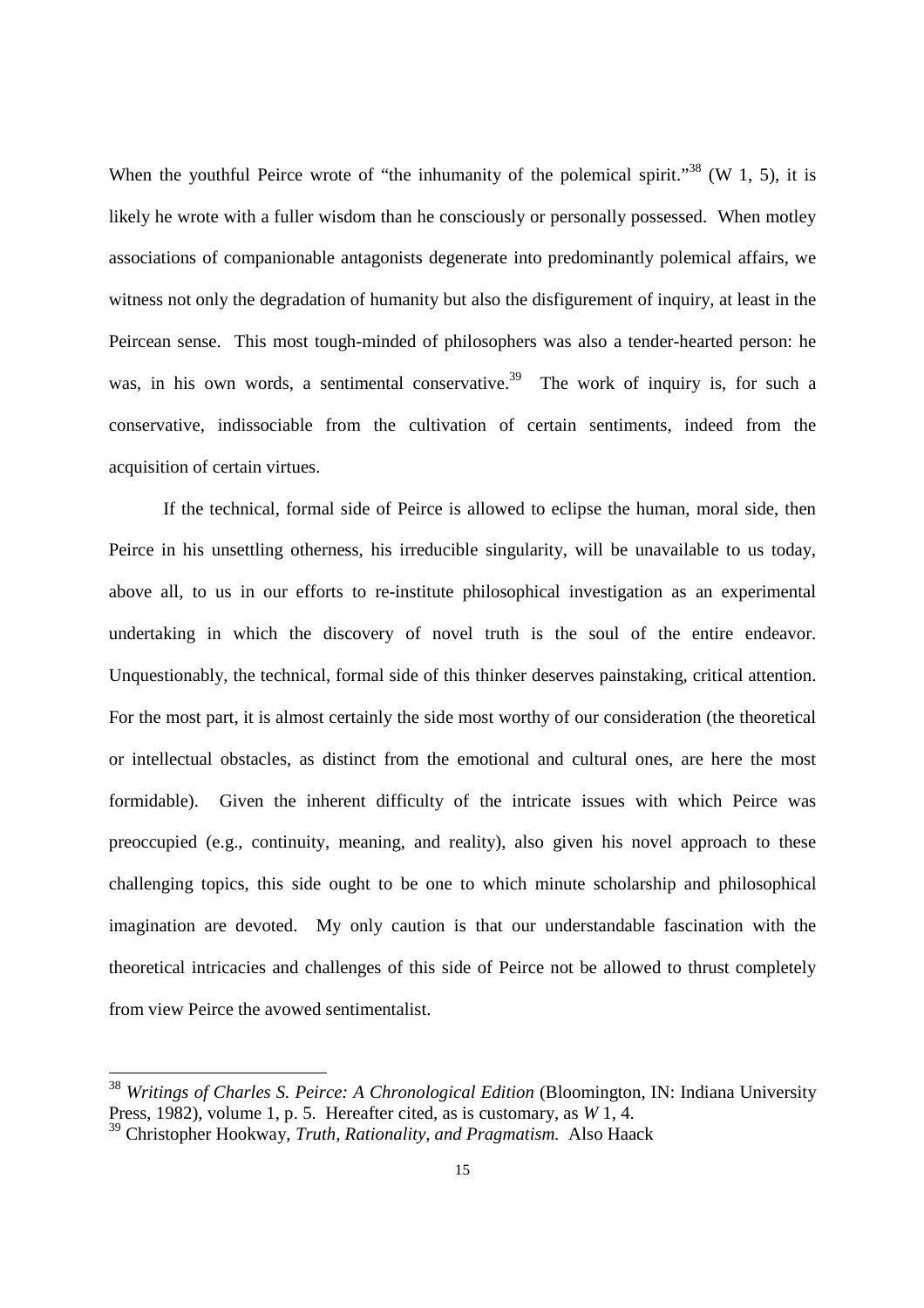The simple fact (albeit for some the uncomfortable fact) is Peirce was an avowed sentimentalist and, in attempting to sketch his portrait, this aspect deserves to be highlighted, especially at a time when sentimentalism is among philosophers and other intellectuals in such disrepute.<sup>40</sup> His sentimentalism is an attempt to give sentiments, emotions, and feelings their due,  $41$  to grant in our philosophical accounts the affective dimension of human life the status and indeed centrality this dimension exhibits in our experience and practices.<sup>42</sup>

# **A Philosopher's Philosopher**

l,

The strictly philosophical stature of Peirce today is more secure, his influence more pervasive and profound, his leading ideas more carefully explicated and accurately understood, than at any time before our own. The publication of a critical edition, although far from completion, has contributed greatly to this state of affairs. Especially since the time of the founding of the Charles S. Peirce Society in 1965, there has been a cumulative growth in the critical understanding of this singular genius. This is not to slight the work prior to the founding of this Society. Indeed, work published prior to the establishment of this organization richly rewards the careful reader, most notably Justus Buchler's *Charles Peirce's Empiricism* (1939),<sup>43</sup> Thomas Goudge's *The Thought of C. S. Peirce* (1950), W. B. Gallie's *Peirce and Pragmatism* (1952),

<sup>&</sup>lt;sup>40</sup> The same might be argued regarding Peirce's commitment to anthropomorphism. See especially *Collected Papers,* volume 1 and 5 (specifically CIP 1.316, 5.46-47, 121, 212, and 536).

<sup>41</sup> See David Savan, "Peirce's Semiotic Account of Emotion" in *Proceedings of the Charles S. Peirce Bicentennial Congress* (Lubbock, TX: Texas Tech Press, 1981), edited by K. L. Ketner et al, pp. 319-333; also chapters 9 ("Sentiment and Self-Control") and 10 ("Doubt: Affective States and the Regulation of Inquiry") in *Hookway, Truth, Rationality, and Pragmatism.*

 $42$  In one place, he goes so far as to assert, "those things which are own hearts assure us are true, – such as the doctrine of love" (*MS* 862).

 $43$  It is rarely the case where an original philosopher in his own right also proves himself to be such a penetrating expositor of another thinker. But this is manifest true of Buchler vis-à-vis Peirce.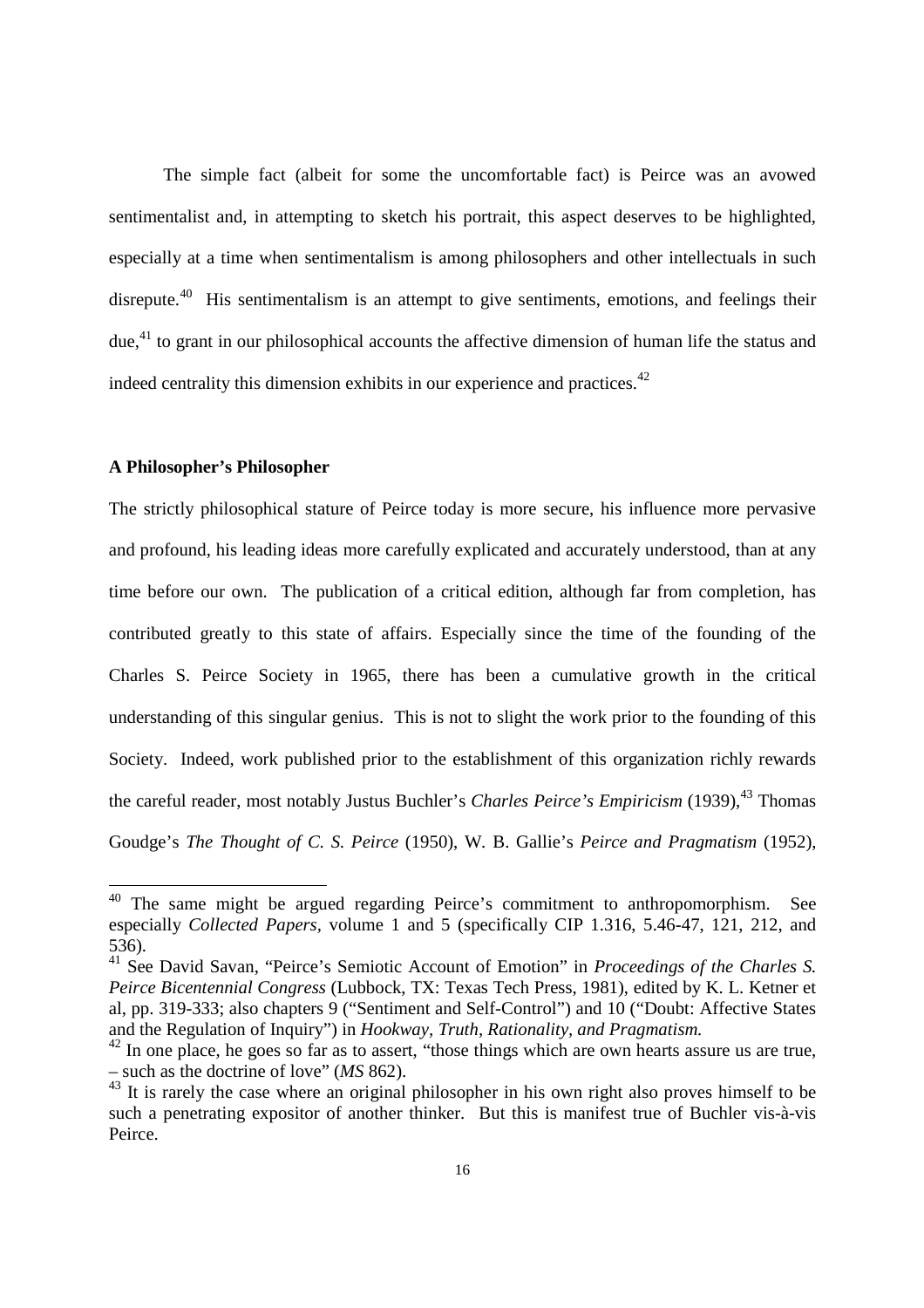Manley Thompson's *The Pragmatic Philosophy of C. S. Peirce* (1953)*,* and above all Murray G. Murphey's *The Development of Peirce's Philosophy* (1961)*.* Both the First Series (1952), edited by Philip P. Wiener and Frederic H. Young, and the Second Series (1964), edited by Edward C. Moore and Richard S. Robin, of *Studies in the Philosophy of Charles Sanders Peirce* contain essays worthy even today of careful attention.

In addition, the sesquicentennial celebration in 1989 of his birth did much to focus and solidify this growth, while the forthcoming centennial commemoration in 2014 of his death promises to accomplish nothing less than this with respect to the developments since 1989. A number of volumes were generated by this congress,<sup>44</sup> certainly not least of all a collection of the plenary sessions – *Peirce and Contemporary Thought: Philosophical Inquiries* (1995), edited by Kenneth Laine Ketner.<sup>45</sup> At the risk of slighting equally noteworthy scholars, allow me simply to list a number of individuals who in various disciplines, or from different countries, have contributed so significantly to the study of Peirce today: Milton Singer, Valentine Daniel, Eugene Halton, Hans Joas, Anne Freadman, Drude von der Fehr, Fernando Andatch, Dmitri Shalin, Anne-Lise Middelthon as well as younger scholars such as Susan Falls, Paul Kockelman, and Torill Strand.<sup>46</sup>; also of course Gerard Deledalle (France), Klaus Oehler

l,

<sup>&</sup>lt;sup>44</sup> These include *Peirce and Value Theory: Peircean Ethics and Aesthetics*, edited by Herman Parrett (Amsterdam: John Benjamins, 1994); *From Time and Chance to Consciousness: Studies in the Metaphysics of Charles Peirce,* edited by Richard S. Robin (Oxford: Berg Publishers, Ltd., 1994); *Peirce's Doctrine of Signs: Theory, Applications, and Connections,* edited by Vincent M. Colapietro and Thomas Olshewsky (The Hague: Mouton de Gruter, 1996).

<sup>&</sup>lt;sup>45</sup> Peirce and Contemporary Thought: Philosophical Inquiries (1995), edited by Kenneth Laine Ketner (NY: Fordham University Press, 1995). A number of other volumes were generated by this sesquicentennial conference, including *Studies in the Logic of Charles Sanders Peirce,* edited by Nathan Houser, Don Roberts, and James Van Evra (Bloomington, IN: Indiana University Press, 1997);

<sup>46</sup> Milton Singer's *Man's Glassy Essence: Explorations in Semiotic Anthropology* (Bloomington, IN: Indiana University Press, 1984); E. Valentine Daniel, *Fluid Signs: Being a Person the Tamil*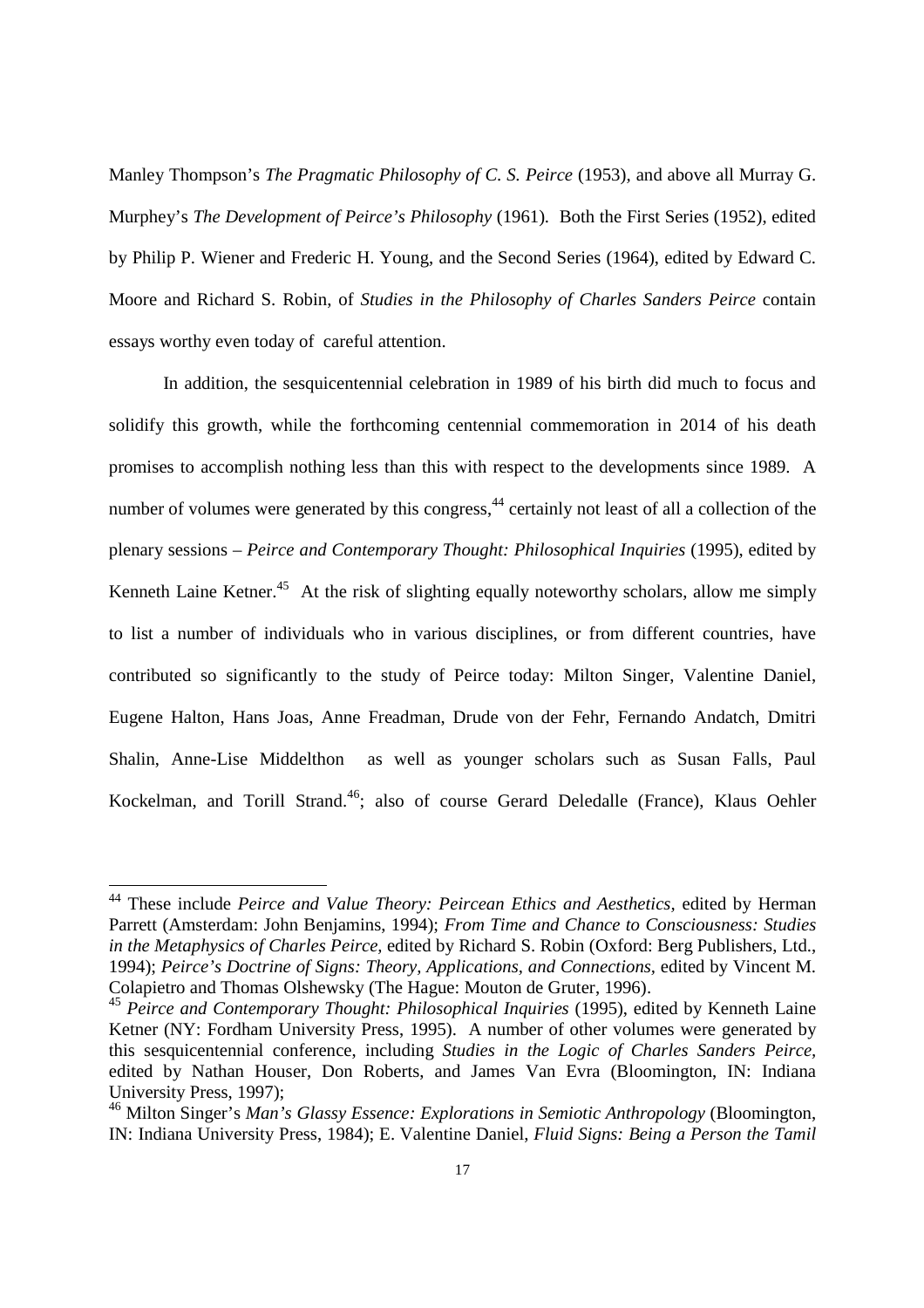(Germany), Winfried Nöth (Germany), Helmut Pape (Germany), Santaella (Brazil), Umberto Eco (Italy), Teresa de Lauretis (Italy and the US), Susan Petrilli (Italy), Augusto Ponzio (Italy), Sami Pihlström (Findland), Ahti-Veikko Pietarinen (Findland), Mats Bergman (Findland), Torjus Midtgarden (Norway). In sum, the thought of Peirce is alive and well and living in philosophy and other disciplines.

 Even so, it is likely that Peirce will remain for the most part a philosopher's philosopher. Dewey's characterization of Peirce as such a philosopher deserves to be recalled here. Indeed, Dewey is in general a very insightful interpreter of Peircean pragmatism. In a review in *The New Republic* (1937) of volumes 1-6 of The *Collected Papers of Charles Sanders Peirce,* edited by Charles Hartshorne and Paul Weiss, he suggested Peirce

flung abroad many stones, sometimes pebbles, sometimes boulders, when he was sowing germinal ideas. … He united … a disciplined mind and an undisciplined personality. The combination is an unusual one. Its product is the appearance in his writings of not only such difficulties as may be expected when a thinker is breaking new fields, but of perplexing contradictions and multitude of starts that get almost nowhere. Moreover, there is hardly any subject that he did not touch …<sup>47</sup>

*Way* (Berkeley: University of California Press, 1984), also his *Charred Lullabies: Chapters in an Anthropology of Violence* (Princeton: Princeton University Press, 1996).

<sup>47</sup> John Dewey, *Later Works of John Dewey* (Carbondale, IL: SIU Press, 1991), volume 11, p. 479-480. This review of volumes 1-6 of the *Collected Papers* originally appear in *The New Republic,* 89 (3 February 1937), pp. 415-416. It was preceded in *The New Republic* (30 January 1935), pp. 338-339, by a review of volume 5 ("The Founder of Pragmatism"). This is reprinted in *LW* 11, pp. 421-424. Other insightful treatments by Dewey of Peirce are "Peirce's Theory of Quality" and "Peirce's Theory of Linguistic Signs, Thought, and Meaning." The former originally appeared in the *Journal of Philosophy,* volume 32 (1935), pp. 533-544, and was reprinted in *Later Works of John Dewey,* volume 11, pp. 86-94. The latter first appeared in also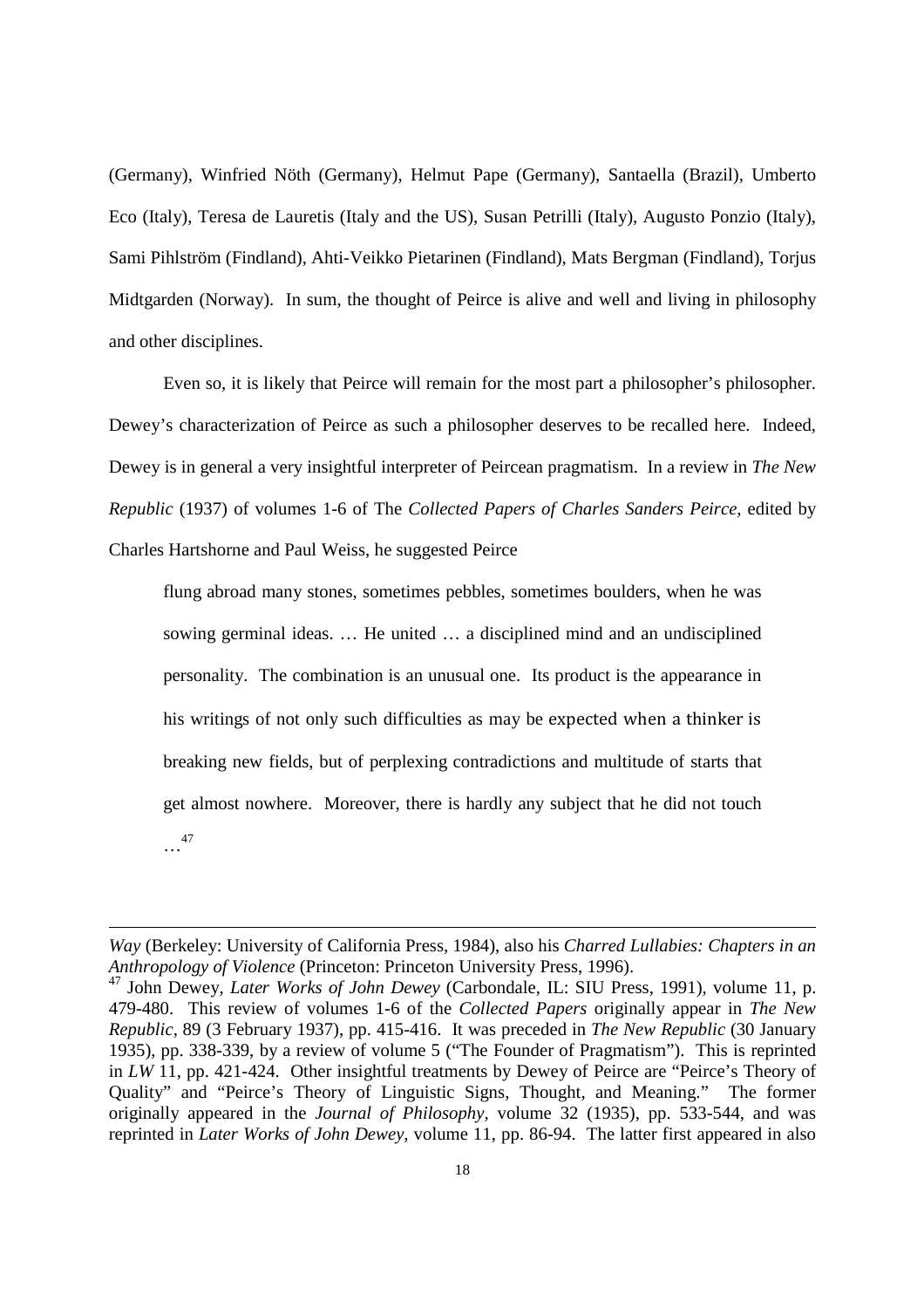This worked against Peirce's accessibility to most of the readership of *The New Republic.* At least this is Dewey's conclusion: "In consequence, Peirce will always remain a philosopher's philosopher. His ideas will reach the general public only through the mediations and translations of others."<sup>48</sup> (*LW* 11, 480). In truth, Peirce's availability even to other philosophers depends significantly upon the mediations and translations of those who have made his writings a focus of study.

A philosopher's philosopher is nonetheless a theorist's temptation. Accordingly, theoretically inclined representatives of other disciplines and discourses (e.g., sociology, anthropology, linguistics, history, literary theory, and cultural studies) have been and will continue to be inclined to enlist Peirce's services in advancing their fields of study. The uses to which Peirce has been put will not necessarily accord with either the spirit of the letter of his writings.<sup>49</sup> But the uses most in accord with Peirce's aspirations and aims are not necessarily those determined by philosophers, in particular, by contemporary philosophers (and, among these, by philosophers who all too often all too slight and superficial acquaintance with the history of their own discipline). Consequently, philosophers have in this context no right to be proprietary (at least to be presumptively proprietary), especially since Peirce was always more than a philosopher. Peirce does not belong to them. There is in my judgment no better characterization of him than that of experimentalist: he was a thinker devoted to trying out new

in the *Journal of Philosophy,* volume 43, pp. 85-95, and was printed in *Later Works of John Dewey*, volume 15, pp. 141-152.

<sup>48</sup> *LW*, 11, 480.

<sup>&</sup>lt;sup>49</sup> Short generated something of a firestorm when pronounced, at the outset his book: "Peirce's theory of signs, or semeiotic, misunderstood by so many, has gotten in amongst the wrong crowd. It has been taken up by an interdisciplinary army of 'semioticians' whose views and aims are antithetical to Peirce's own, and meanwhile it has been shunned by those philosophers who are working in Peirce's own spirit on the very problems to which his semeiotic is addressed" (*Peirce's Theory of Signs,* p. ix).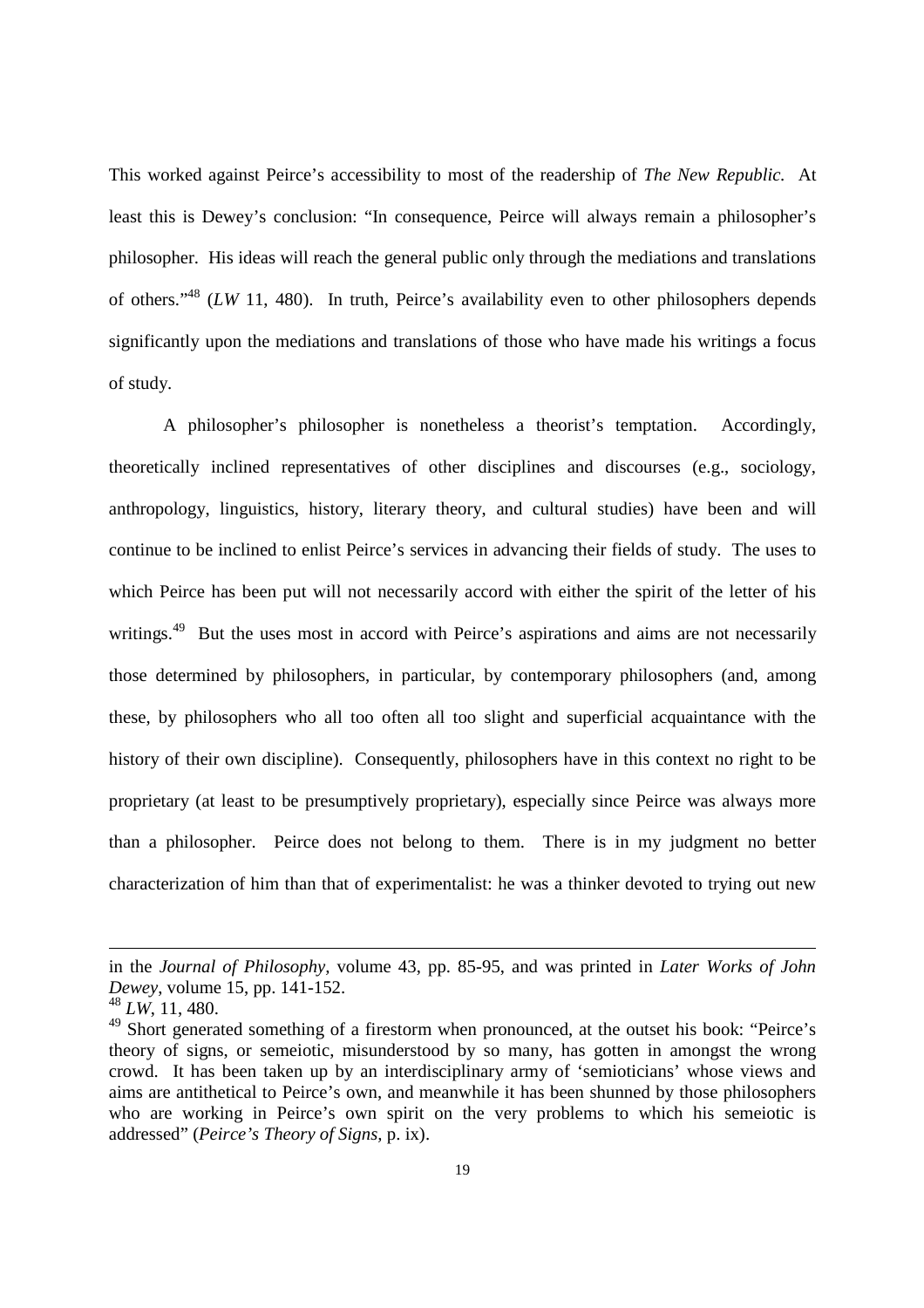ideas, thus to testing ideas in terms of their experimental consequences. As a result, he was more interested in opening fields of inquiry (think here of his study of signs or logic of vagueness) than in presenting in systematic form the certain conclusions of past investigations. He designed his classification of sciences as an *instrument* of inquiry. The same must be said of his theory of signs. Indeed, this is as true of any of his doctrines. Consider, for example, his *synechism* or doctrine of continuity. Synechism is first and foremost a principle of methodology.<sup>50</sup> In other words, Peirce's principal preoccupation was with the logic of discovery, not the logic of exposition – truths not yet known, not truth already captured and tagged. He judged philosophers in this own day to be excessively antiquarian – insufficiently inquisitive.

Though I have stressed that the formal, technical side of Peirce ought not to be allowed to eclipse the human, sentimental side, the former deserves sustained, systematic, and painstaking study. One reason for Peirceans to be encouraged today is that just this side of Peirce's contribution to philosophy has increasingly solicited such study. Peirce tended to identify himself simply as a logician<sup>51</sup> and Peirce the logician has been carefully studied by a number of trained and indeed gifted logicians, most prominently Jaakko Hintikka, Risto Hilpinen, Don Roberts, Randall Dipert, Robert Burch, Ahti-Veikko Pietarinen, and Susan Haack. Peirce also was keen to identify himself as a scientist, insisting that he had his mind molded by his life in the laboratory" (*CP* 5. 411; also in *EP* 2, 331). *Peirce's Scientific Metaphysics: The Philosophy of* 

<sup>&</sup>lt;sup>50</sup> In a characteristic pronouncement, Peirce asserts: "Synechism is not an ultimate and absolute metaphysical doctrine; it is a regulative principle of logic, prescribing what sort of hypothesis is fit to be entertained and examined" (*Collected Papers,* volume 6, #173 [*CP* 6.173]). But since he does not shy away from offering hypotheses in the context of metaphysics, it turns out that Peirce commits himself not only to the reality of continuity (continua *are* real) but also the more or less seamless character of countless realities. Even so, synchecism is for him first and foremost a methodological counsel, not a metaphysical doctrine.

<sup>&</sup>lt;sup>51</sup> This is somewhat misleading since what he meant by *logic* is wider than what is customarily designated by this term. In Peirce's writings it often signifies nothing less than the theory of signs (or semeiotic) in its entirety. Cf. Fisch, *Peirce, Semeiotic, and Peirce.*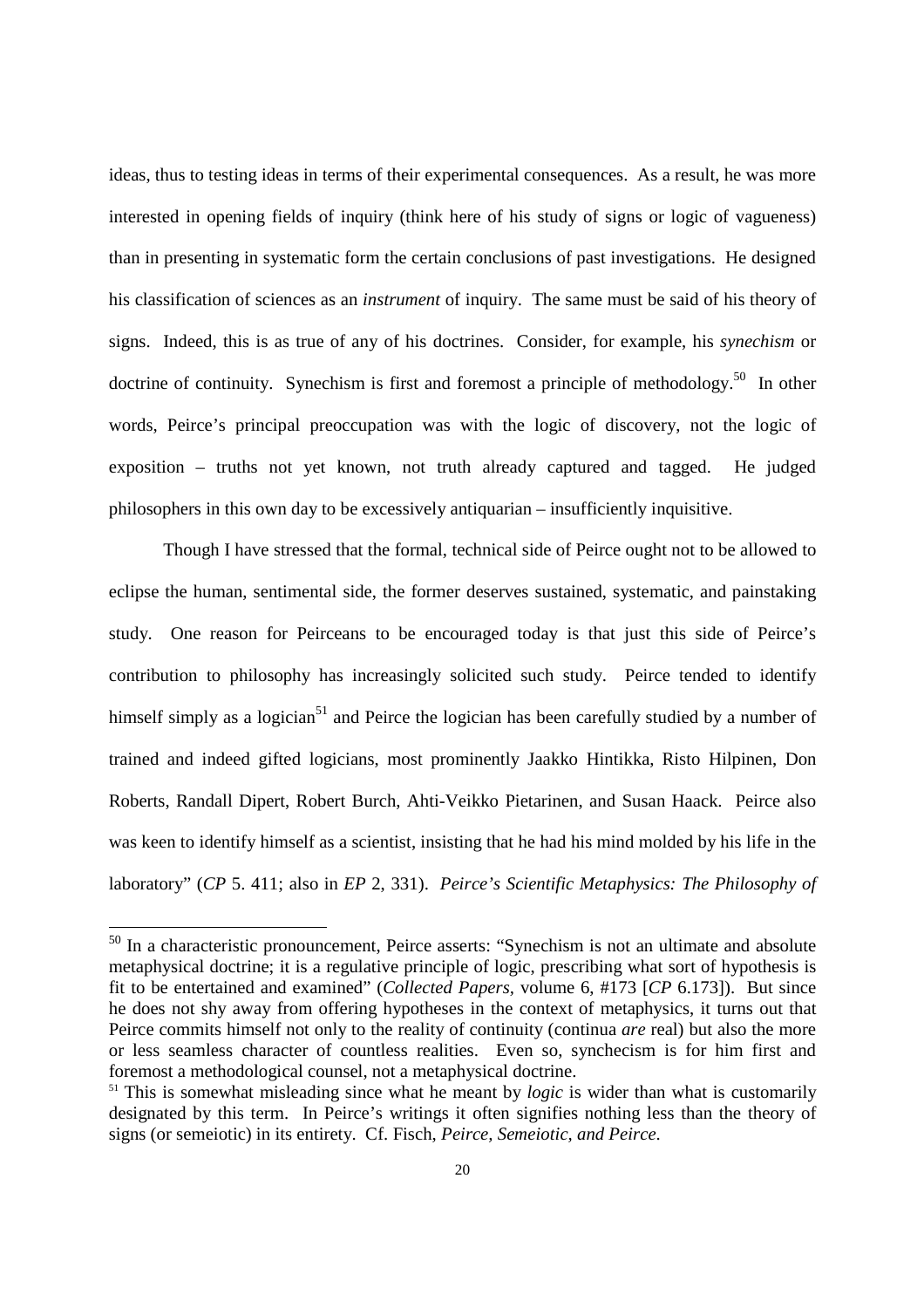*Chance Law, and Evolution* (Nashville, TN: Vanderbilt University Press, 2002) by Andrew Reynolds is one of the most important contributions to Peirce scholarship in recent decades. But the "laboratory life did not prevent the writer [i.e., Peirce] … from becoming interested in methods of thinking" (*CP* 5.412; also in *EP* 2, 332). Quite the opposite, such a life made of Peirce above all else a philosopher preoccupied with questions regarding methods of inquiry, though hardly indifferent to the specific discoveries made concerning substantive issues. He characterized himself as "a life-long student of reasonings" (*CP* 3.415). This specific facet has also received considerable attention by some of his very best expositors (e.g., Haack, Short, Ransdell, Ketner, Delaney, and Hookway). In this regard, the work of Cheryl Misak and Peter Skagestad is also helpful. There is however a tendency on the part of analytically trained philosophers to fit Peirce to contemporary concerns and debates rather than re-envisioning the possibility of transforming contemporary philosophy in light of Peircean ideas. Misak mostly avoids doing so, but not entirely. The bid to make Peirce respectable to mainstream philosophy is, at once, admirable and risky: he certainly deserves a hearing from those who are part of what is in obvious respects are the best trained and most rigorous professional philosophers today, but *he* deserves a hearing (i.e., he does not deserve to be trimmed to the fashions of the day). This invites us to reflect on what I am inclined to identify as the availability of Peirce's philosophy.

### **The Availability of Peirce Today**

For reasons quite apart from Peirce being a philosopher's philosopher, his thought is still not optimally available to us today. As paradoxical as this might sound, I want to stress the degree to which Peirce's philosophy is unavailable to us at present. It is illuminating to explore why this is the case. In framing the matter in this manner – in focusing on the availability of Peirce's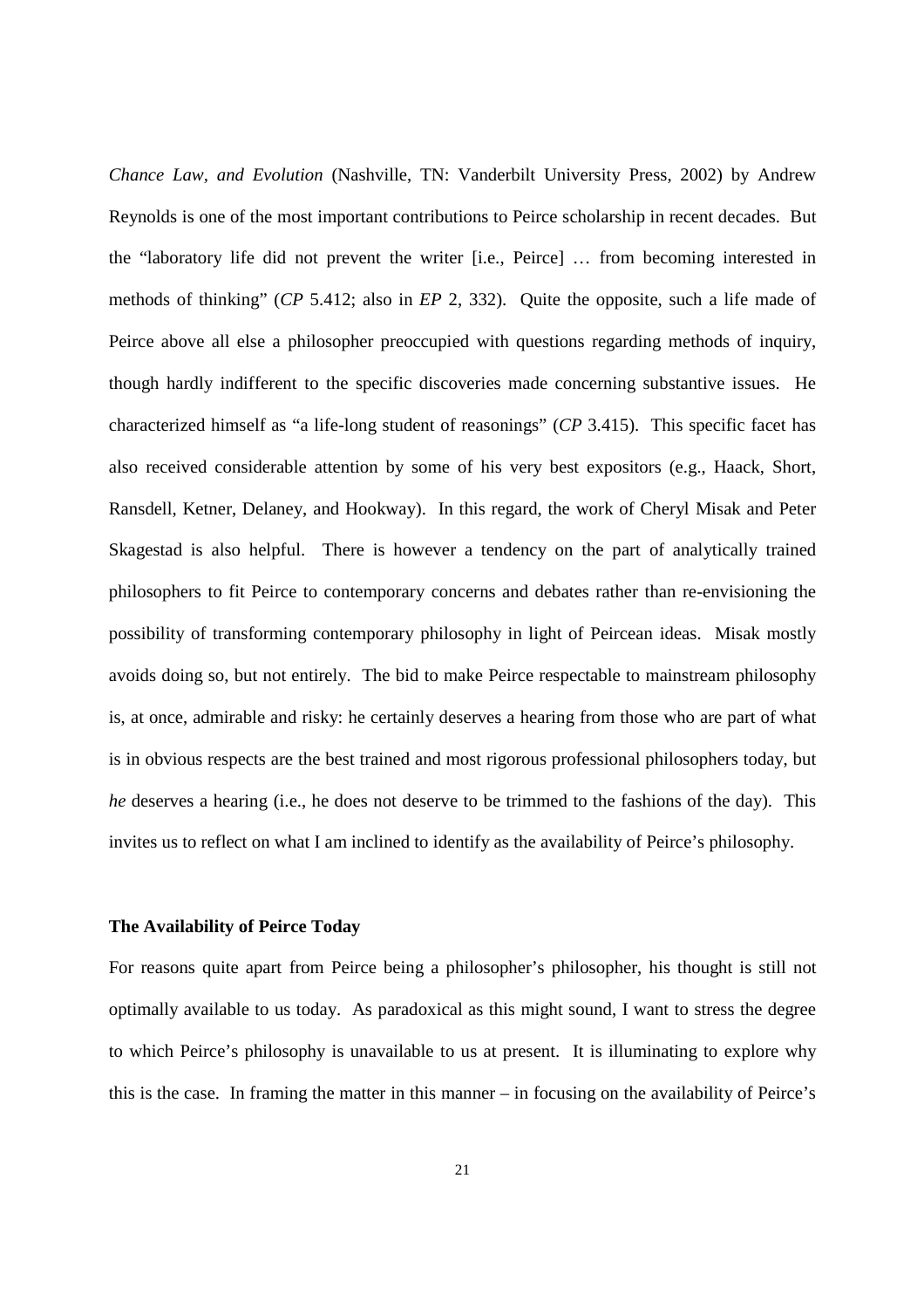thought – I am following the example of an essay by Stanley Cavell ("The Availability of the Later Wittgenstein"). "It is a vision as simple as it is difficult. ... To attempt the work of *showing* its simplicity [and thereby its difficulty] would be a real step in making available Wittgenstein's later philosophy."<sup>52</sup> (Cavell, 52). What Cavell asserts regarding Wittgenstein I am disposed to claim regarding Peirce: "The first thing to be said in accounting for his style is that he *writes*: he does not report, he does not write up results." (70). "Nobody would forge a style so personal [or so forbidding] who had not wanted and needed to find the right expression for his thought" (ibid.). If anyone supposes that this comparison to the later Wittgenstein is strained or implausible, that individual should consider Peirce's self-revelation: "what I write is done in the process of forming a conception" (*MS* 339).<sup>53</sup> In other words, writing was for Peirce, as it was for Wittgenstein, not a means of reporting what he had discovered, but a process of discovery.

 First of all, Peirce's writings are still not available to us. Despite the herculean effort of the Peirce Edition Project for a number of decades, the boxes of manuscripts acquired by Harvard University in 1914 from his widow Juliette<sup>54</sup> are now in greater disarray and incompleteness than they were at the time of that acquisition. Put otherwise, the manuscripts acquired by Harvard in 1914 are not exactly those possessed by us today.

Beyond this, Peirce's thought is not optimally available to us. The principal reason is that (to invoke the counsel of Emerson) the spirit in which his texts are to be interpreted is the

<sup>52</sup> Stanley Cavell, *Must We Mean What We Say?* [Update Edition] (Cambridge: Cambridge University Press, 2002), p. 52.

<sup>53</sup> Cf. Short, *Peirce's Theory of Signs,* p. 182.

<sup>54</sup> See Victor F. Lenzen, "Reminiscences of a Mission to Milford, Pennsylvania." *Transactions of the Charles S. Peirce Society*, 1, 1 (Spring 1965), 3-11. This is the first article in the inaugural issue of this important journal. It is an account of Lenzen's visit to Milford, Pennsylvania, in behalf of Harvard to acquire Peirce's papers and library from Juliette.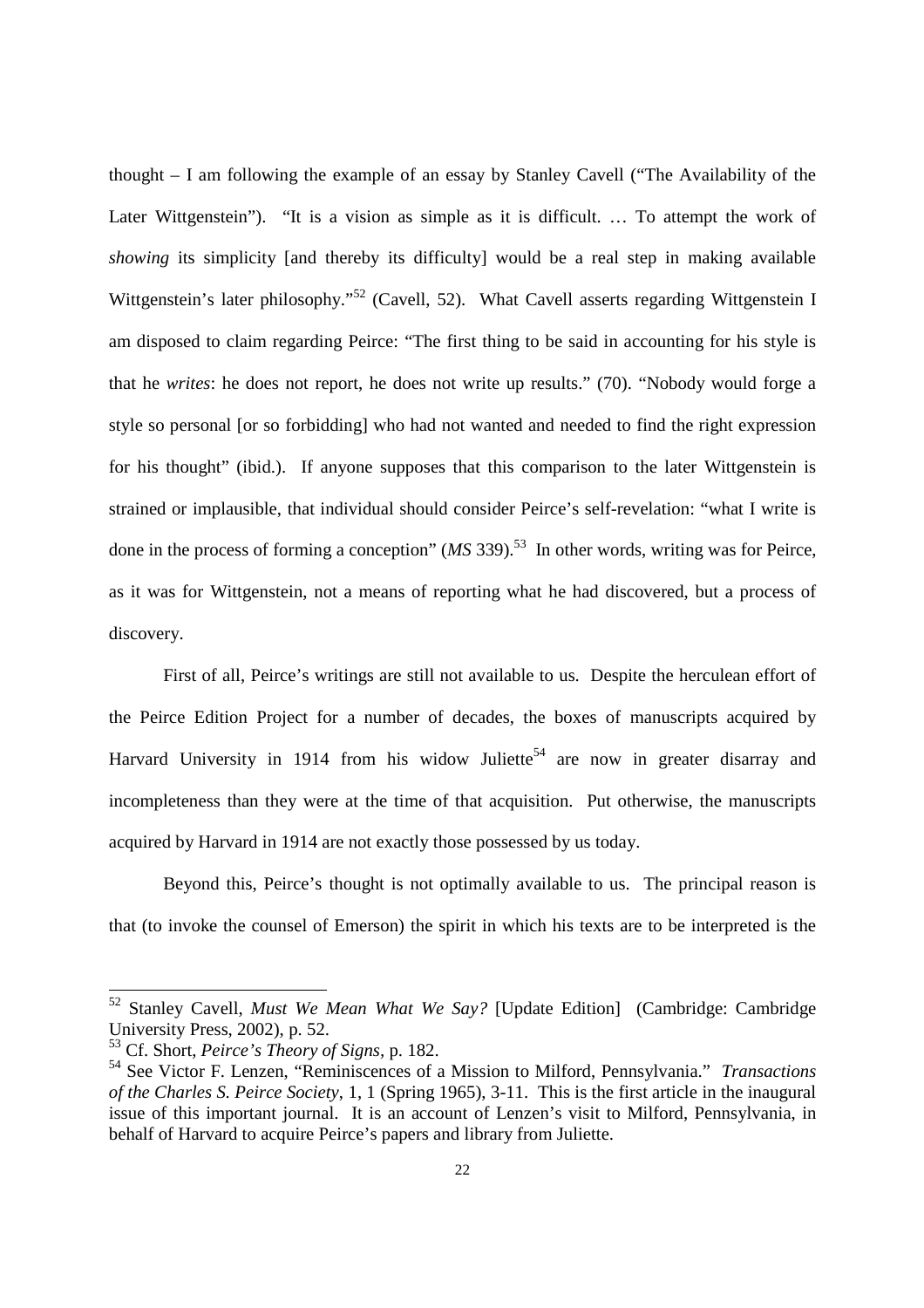same spirit from which they flow.<sup>55</sup> This spirit is experimentalism, one inclusive of fallibilism.<sup>56</sup> But professional philosophers tend to hanker for deductive argumentation and conceptual closure far more than experimental proof and heuristic fecundity. Another reason is that the love of truth tends so often to be displaced by the love of notoriety or that of vainglory. Yet another reason is that the work of philosophers is carried out at too great a distance from the work of scientists (and this implies not only at too far a remove from the spirit of science but also a detailed familiarity with some of the best work in contemporary science). Professional philosophy is too often marred, if not destroyed, by vainglorious polemics.

The gulf between mainstream philosophy and the Peircean project, however, is not as wide as these considerations might be taken to imply. As Short notes, "there are deep affinities of aim and method between Peirce and analytic philosophers: each identify [sic.] philosophy as a cooperative mode of inquiry rightly dividing into numerable specialized studies, usually highly technical."<sup>57</sup> "Neither is," he immediately adds, "interested in amusing or in edifying a popular audience." "All the same, Peirce was not an analytic philosopher." The main reason is that he

<sup>&</sup>lt;sup>55</sup> "Whatever cumulative growth there has been in the stream of classical philosophy has been achieved," Justus Buchler contends in "the Accidents of Peirce's System," "not by modifying a ready-made system, but by the partial or limited acceptance of a given philosopher's work through discriminating selection, and this is where the homogeneity [or coherence] of the previous system was far greater than in Peirce" (*The Journal of Philosophy,* volume 37, number 10 (May 9, 1940), p. 265. "To strain principally for the conservation of his picturesque architectonic [as Paul Weiss does in "The Essence of Peirce's System"] will scarcely be to provide the corrective which he [Peirce] lacked while alive. It would be better," Buchler adds, "to honor him in the act, learning from the rich conceptions and potentialities of his thought by intelligent discrimination rather than by the esthetic contemplation of their dubious unity" (p. 269).

<sup>56</sup> The heart of fallibilism is no better identified than by William James in *The Will to Believe* (Cambridge, MA: Harvard University Press, 1979), a book dedicated to Charles S. Peirce: "Our errors are surely not such awfully solemn things. In a world where we are so certain to incur them in spite of all our caution, a certain lightness of heart seems healthier than this excessive nervousness on their behalf. At any rate, it seems the fittest thing for the empirical [or experimental] philosopher" (p. p. 25).

<sup>57</sup> Short, "Peirce on Science and Philosophy," p. 275.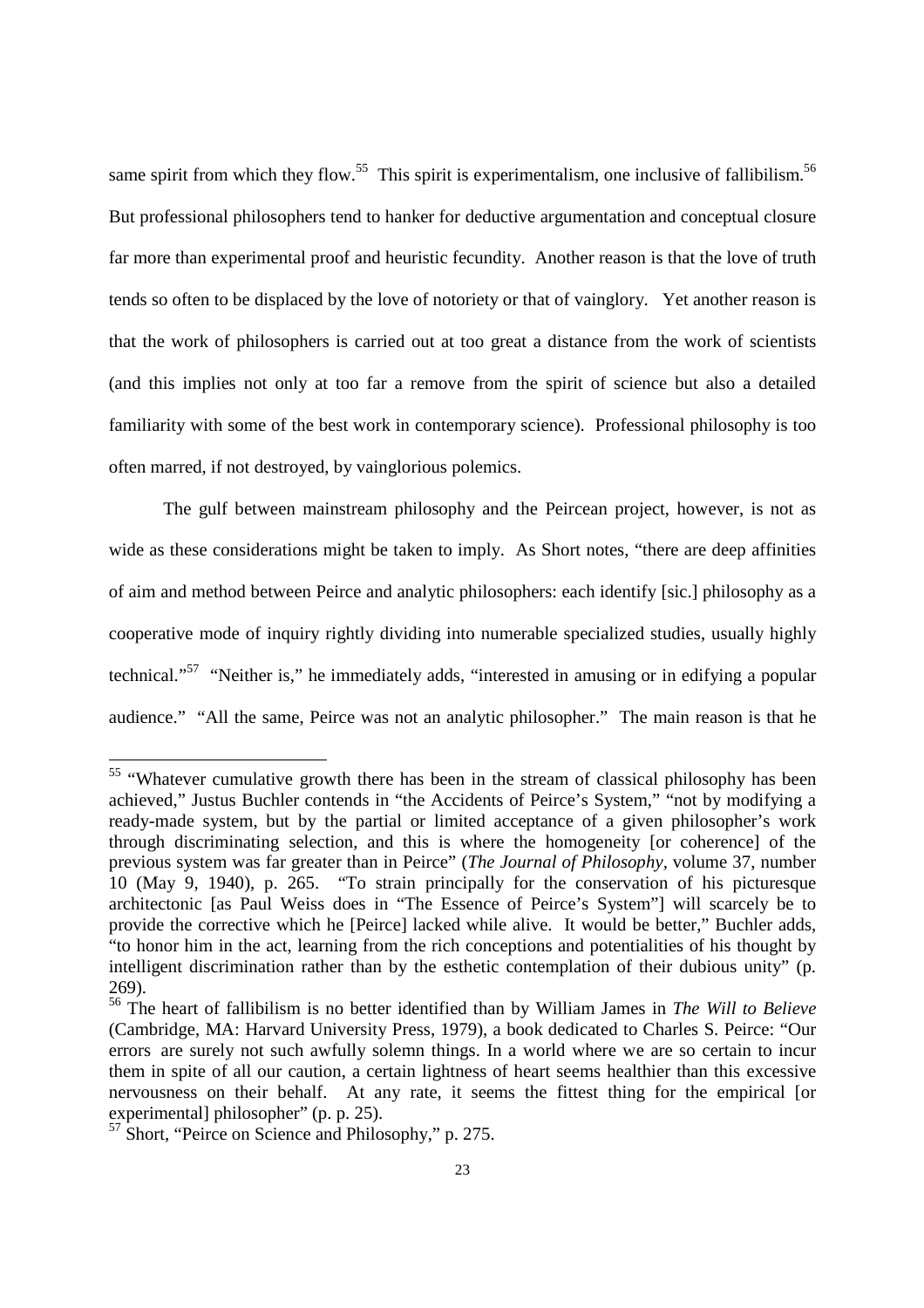did not identify philosophy "with verbal argument or with finesse and finality of verbal formulation."<sup>58</sup>

Making Peirce's thought available to us today practically means exposing ourselves to the radical risks of experimental inquiry. It means according observation, experience, and experimentation a much more prominent role in philosophical discourse than they tend to exhibit today. It involves being open and willing to learn to ask different questions than the ones we are accustomed to raise far more than seeking in his texts answers to our questions. The history of philosophy *is* a resource for insights and even answers to contemporary questions. But its deeper value is to explode the insular present, exposing our contemporary modes of query<sup>59</sup> to the potentially disorienting forces of alternative perspectives,

A candid look at the actual history of American pragmatism reveals something startling. Pragmatism was even in its inaugural phase more than an American philosophy. After all, the role accorded by Peirce to the Scottish psychologist Alexander Bain is quite telling here. On more than one occasion, Peirce recalled that "a skillful lawyer"<sup>60</sup> and spirited member of the Metaphysical Club, Nicholas St. John Green, urged upon Peirce and the other members "the importance of applying Bain's definition of belief, as 'that upon which a man is prepared to act.' From this definition, pragmatism is scarce more than a corollary; so that I am disposed to think

l,

<sup>58</sup> Ibid.

<sup>59</sup> Justus Buchler has proposed to use the word query in a very broad sense so that it encompasses not only inquiry in the Peircean and allied senses but also other forms of probing and interrogation (e.g., that of the composer at the piano playing now this, now that, as a means of exploring possibilities for the piece on which s/he is working). See his *Nature and Judgment*  (NY: Columbia University Press, 1955)*,* also *Toward a General Theory of Judgment* [Second, Revised Edition] (New York: Dover, 1979).. In order for Peirce's theory of signs to attain the generality he sought, it might be necessary to make query rather than inquiry the central concern.  $\frac{60}{60}$  It is noteworthy that today the resurgence of pragmatism includes a number of trained lawyers who are also legal theorists, most notably Richard Posner, Michael Sullivan, and Kory Spencer Sorrell. Of these, Sorrell is the one most deeply acquainted with Peircean pragmatism and indeed indebted in his own thinking to this particular pragmatist.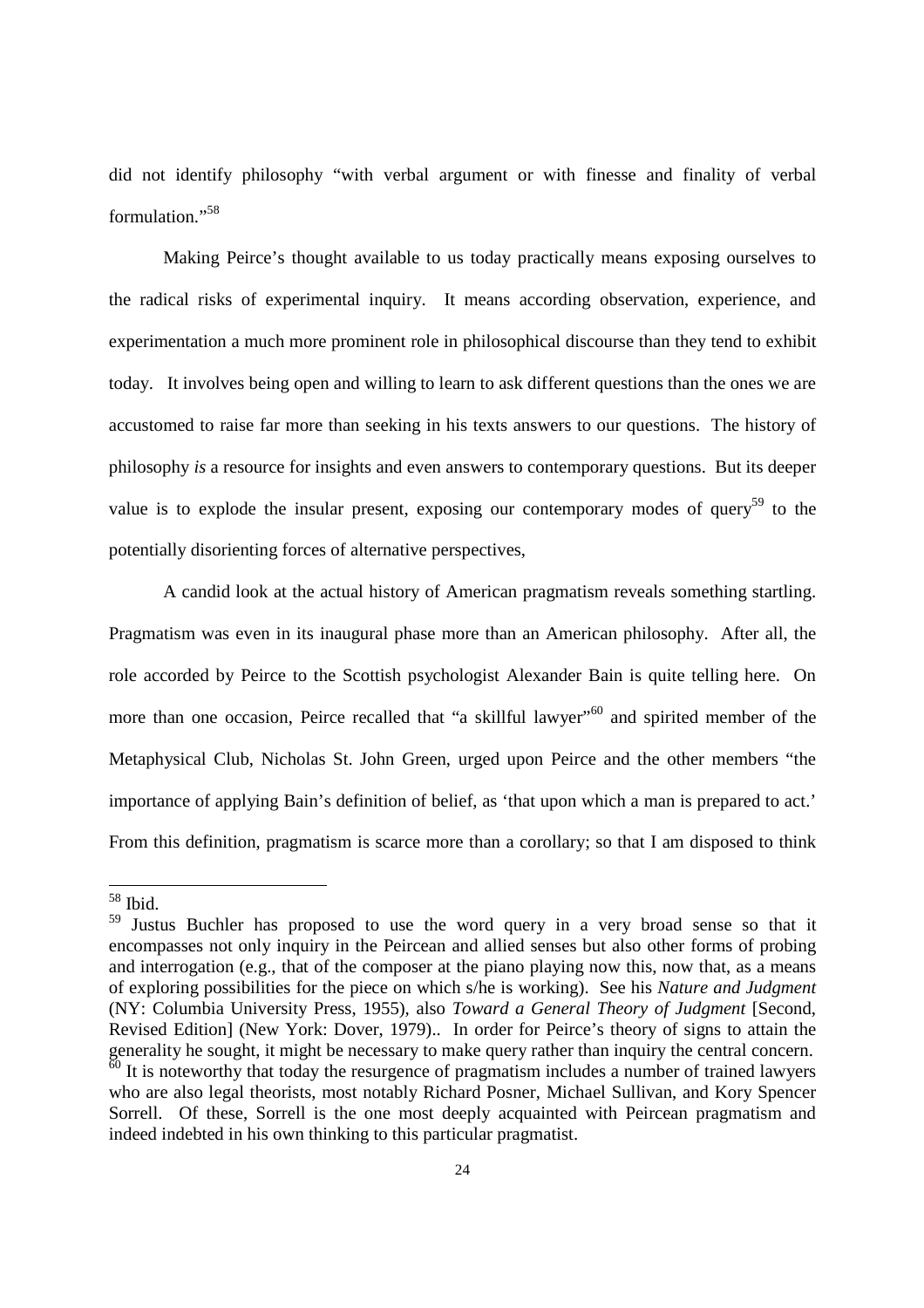of him [Bain] as the grandfather of pragmatism"  $(CP 5.12)$ .<sup>61</sup> Also, his genealogy of pragmatism is instructive. In one place (and there is no possibility of here quoting anything but one text), Peirce acknowledges: "Socrates bathed in these waters. Aristotle rejoices when he can find them. They run, where least one would expect them, beneath the dry rubbish-heaps of Spinoza" (CP 5.11). Here he also mentions John Locke, Immanuel Kant, George Berkeley, and Auguste Compte. Of equal importance, pragmatism in its Jamesian re-inauguration in 1898 was very quickly an international movement. Pragmatism today is as vibrantly represented in Finland, Italy, Germany, and other countries as in US.

 Peirce today is as much as James, Dewey, and Mead an international figure. More or less contemporaneous with this gathering,<sup>62</sup> André de Tienne is lecturing in Japan on Peirce. This coincidence is hardly insignificant, for in a small way it points to a fact of large importance. So, to repeat, Peirce today is an international figure. A number of scholars from a number of countries find in his writings resources for addressing contemporary issues or reorienting contemporary debates.

 To repeat, Peirce today is an international figure. For me, this is an occasion for celebration. One reason for this is that Peirce provides invaluable resources for developing a non-reductive naturalism. No one has done more to make these theoretical resources available to the contemporary world than T. L. Short. Short's efforts, following the lead of Peirce, to show how thoroughgoing mechanism is inadequate to explain some of the most prominent phenomena

<sup>61</sup> Alexander Bain, *The Emotions and the Will* (Third Edition), chapter 11, p. 505.

 $62$  As I noted at the outset, this essay grew out of a presentation at a meeting of CEPF taking place on June 7, 2010. As a way of keeping a sense of the contemporaneity of this sketch, I am retaining this occasional reference. On June 18, 2010, André De Tienne presented at Kyoto University a talk entitled "Peirce's Conception of What Is Fundamental in Philosophy." This is obviously but one example of Peirce's international stature, but an illuminating one nonetheless (a scholar originally from Belgium, who now is Director of the Peirce Edition Project, lecturing at a major university in Japan being a noteworthy fact).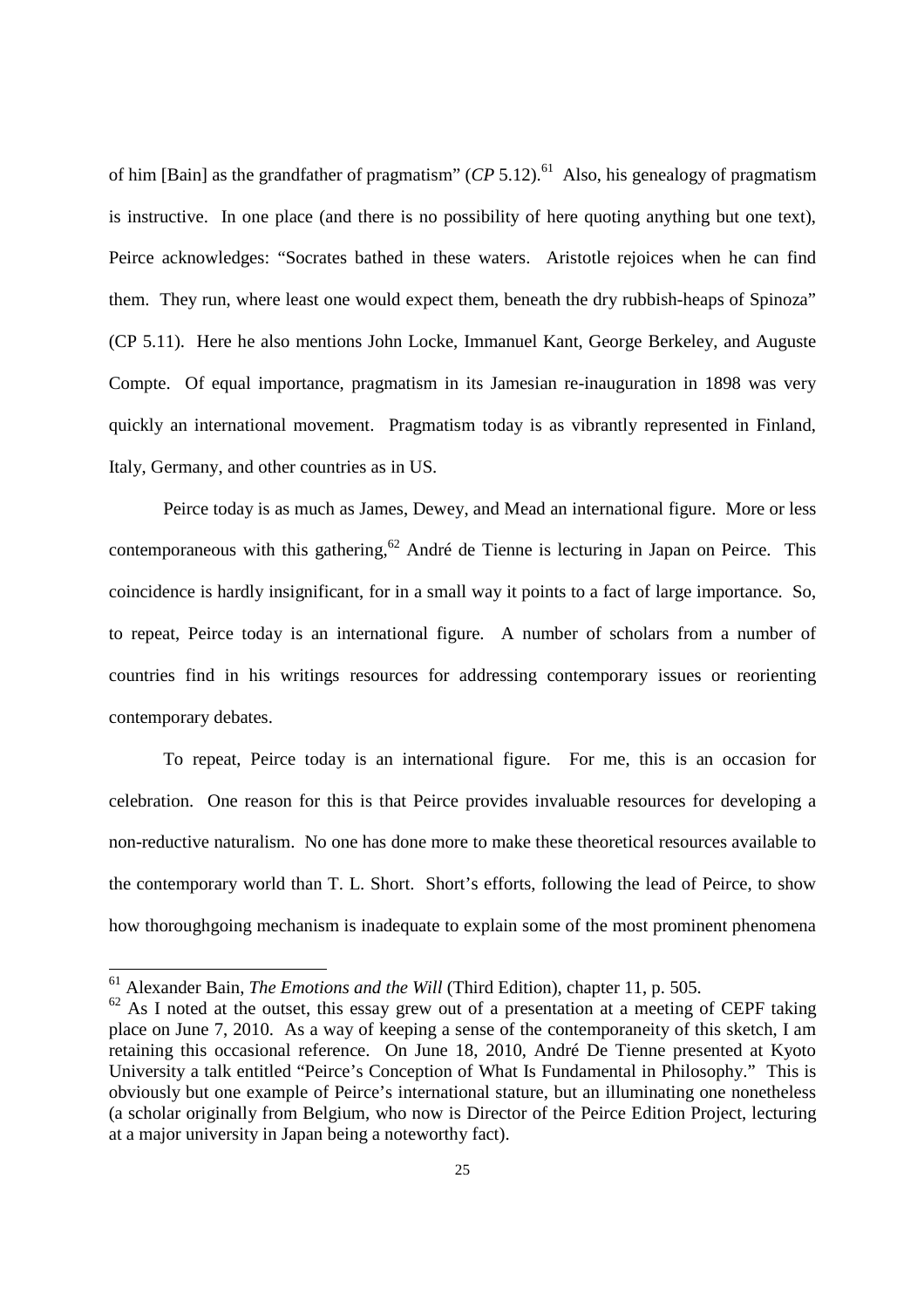in the natural world are, at once, deeply Peircean and philosophically innovative in terms of the details of his argumentation.<sup>63</sup>

 Another reason why Peirce's international stature is an occasion for celebration is that his philosophy invites – indeed, demands – interrogation of the limits of the naturalism for which his voluminous writings provide such indispensable resources. As unfashionable or embarrassing as Peirce's traditional theism makes many of his contemporary followers or readers (that is, *us* today), it helps us avoid being smug or, worse, militant naturalists who paint religion as never anything but malicious folly and who portray believers as (at best) benighted fools. Matters are, at least from a Peircean perspective, more complex and undecidable than this.

#### **Conclusion**

 $\overline{a}$ 

In many circles, the resurgence of pragmatism has not entailed a renewal of interest in Peirce.<sup>64</sup> Critics of neo-pragmatism as often as neo-pragmatists themselves can be quite dismissive of Peirce. Peirce's "contribution to philosophy was," in Rorty's judgment, merely to have given it a name, and to have stimulated James."<sup>65</sup> Leaving a session of the annual meeting of SAAP, a

<sup>63</sup> In addition to the relevant sections (most obviously Chapter 5 – "Final Causation") of *Peirce's Theory of Signs,* consult at least "Teleology in Nature" and "Darwin's Concept of Final Cause: Neither New nor Trivial." The former appeared in *American Philosophical Quarterly*, volume 20, number 4 (October 1983), pp. 311-320, the latter in *Biology and* Philosophy, 17 (2002), 323- 340.

<sup>&</sup>lt;sup>64</sup> This is of course not true of Richard J. Bernstein, from whom I have borrowed this expression. See "The Resurgence of Pragmatism," *Social Research* 59, no. 4 (Winter 1992): 813–40. For my critique of Bernsterin's re-narration of the development of American pragmatism, see "Engaged Pluralism: Between Alterity and Sociality" in *The Pragmatic Century: Conversations with Richard J. Bernstein,* edited by Sheila Greve Davaney and Warren Frisina (Albany, NY: SUNY Press, 2006), pp. 39-68

<sup>65</sup> *Consequences of Pragmatism,* p, 161. This passage is found in "Pragmatism, Relativism, and Irrationalism," Rorty's Presidential Address to the Eastern Division of the American Philosophical Society. "Peirce never made up his mind what he wanted a general theory of signs *for,* nor what it might look like, nor what its relation to either logic or epistemology was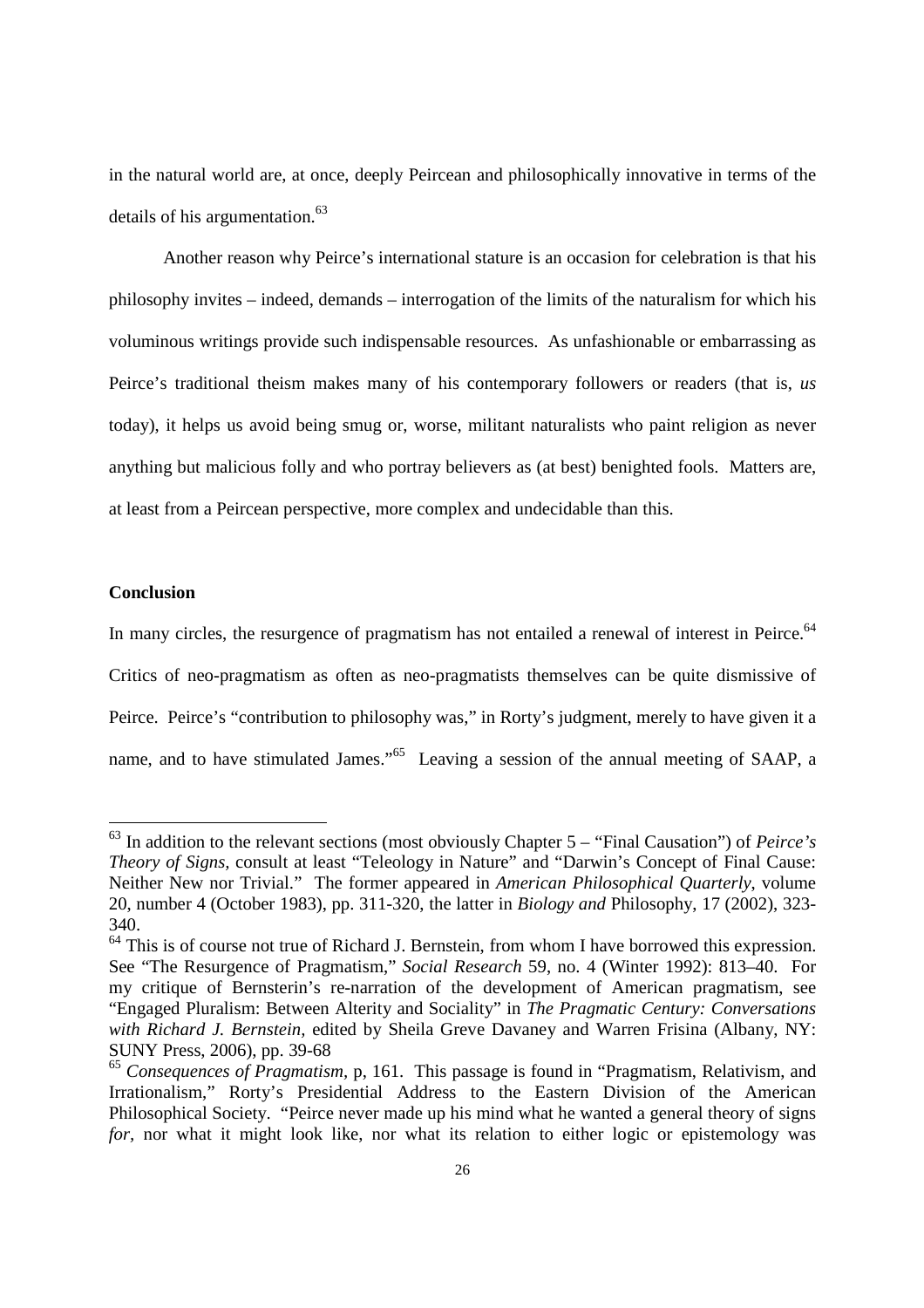friend of mine who is a Peircean caustically characterized the Society as a congregation of Dewey-eyed pragmatists<sup>66</sup> who at best suffer the presence of Peirceans. He was simply tired of being dismissed or patronized by Deweyans who were out to save the world. I can still hear him grumbling about these self-congratulatory Deweyans actually knowing quite little about Dewey and far less about the world.<sup>67</sup> Saving the world is unquestionably a praiseworthy undertaking. Undertaking to do so by talking to other philosophers however hardly seems to be the most effective way of achieving or even simply approximating one's objective. The charge by my friend was unfair, even if the frustration is not altogether unreasonable. But the outburst of irritation is emblematic of how more than a few Peirceans often feel about their treatment by other pragmatists. So, the growing community of Peirce scholars runs mostly, at least strikingly, parallel to the contemporary resurgence of the pragmatist perspective. There are of course intersections. Richard J. Bernstein is, for example, a contemporary pragmatist who is intimately knowledgeable of the main currents in contemporary thought, including neo- and paleopragmatism. While the main focus of his concern tends to be social and political philosophy, he is anything but dismissive of Peirce. Indeed, one of the best essays in recent years is Bernstein's "Experience after the Linguistic Turn."<sup>68</sup> The turn toward language need not entail the

supposed to be." From Rorty's perspective, Peirce "remained the most Kantian of thinkers – the most convinced that philosophy gave us an all-embracing ahistorical context in which every other species of discourse could be assigned its proper place and rank" (p. 161).

<sup>&</sup>lt;sup>66</sup> This caustic characterization of Deweyan pragmatists seems to have been coined by the historian John Patrick Diggins. In this regard see his *The Promise of Pragmatism: Modernism and the Crisis of Knowledge and Authority* (Chicago: University of Chicago, 1994) but especially his contribution ("Pragmatism and Its Limits") to *The Revival of Pragmatism: New Essays on Social Thought, Law, and Culture,* edited by Morris Dickstein (Durham, NC: Duke University Press, 1998).

<sup>67</sup> In a recent issue of *The Nation,* Dewey was identified as one of the fifty most important progressives in the twentieth century (to be precise, he was ranked fifth, after in order from first downward Eugene Debs, Jane Addams,

<sup>68</sup> This is Chapter 6 of *The Pragmatic Turn* (Polity Press, 2010), pp. 125-152.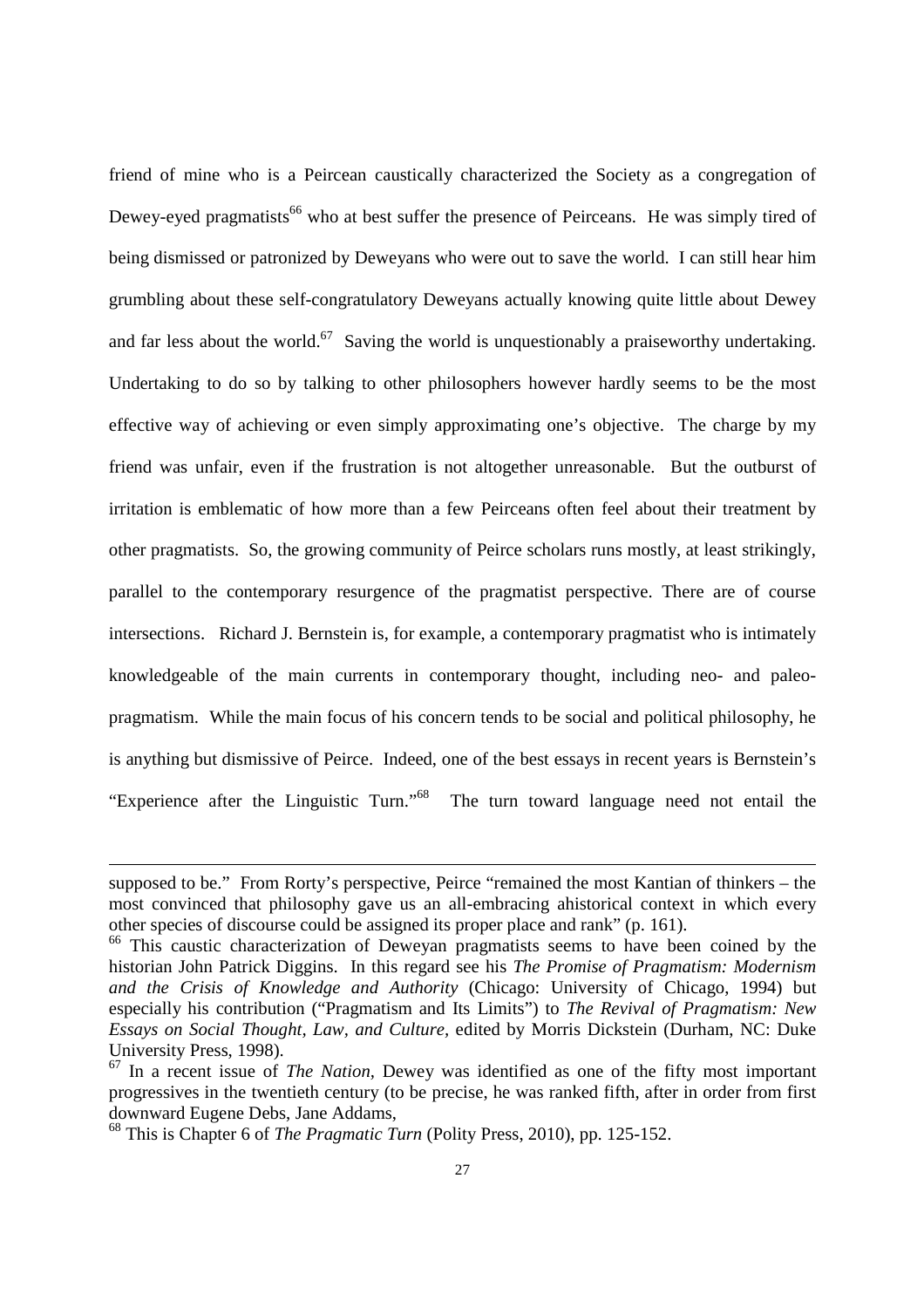jettisoning of experience. Contra Rorty, we cannot do everything – and more – with the Wittgensteinian notion of language-game that the pragmatists were trying to do with experience. In no small measure, Bernstein here makes the case for retaining the pragmatist conception of human experience by means of Peirce's categories. It is a nuanced and (in my judgment) compelling argument.

Peirce today invites us to read him not so much as a contemporary but as a contributor to philosophy the day after tomorrow.<sup>69</sup> If we are to go beyond Peirce, we first have to catch up to him.<sup>70</sup> Peirce today is still a philosopher who outdistances us, one whom we are yet trying to overtake.

Peirce was in some respects benighted and arguably even worse.<sup>71</sup> But he was also a philosophical genius and (in some respects) heroic individual, a thinker more profoundly a

 $69$  "As philosophy finds its footing in this new millennium, there is," Nathan Houser wrote in 2005, "some reason to suppose that Peirce will play a larger role in setting its course than anyone would have expected during most of the half-century that followed the 1951 publication of Quine's 'Two Dogmas of Empiricism'" ("Peirce in the 21<sup>st</sup> Century" in *Transactions of the Charles S. Peirce Society*, volume 41, number 4 [Fall 2005], p.729. Friedrich Nietzsche. Stanley Cavell, *Philosophy the Day After Tomorrow* (Harvard University Press).

<sup>70</sup> In the Preface to *Peirce and Contemporary Thought: Philosophical Inquiries* (NY: Fordham University Press, 1995), K. L. Ketner astutely notes: "While the ideas of honoring pioneers ad of seeking further progress surely appeal to all scientific intelligences, it is poor economy of research to dash ahead without being fully aware of the progress made by one's ancestors. That is to say, how can we go beyond Peirce if we have not yet caught up to the waypoints he reached? That Peirce was ahead of his time, and in some respects is still ahead of our time, is a theme one finds recurring in serious Peirce scholarship" (p. xi).

 $<sup>71</sup>$  Even given the standards of his day, it is impossible for me not to cringe when I read in one of</sup> his letters to Victoria Lady Welby: "Being a convinced Pragmaticist in Semeiotic, naturally and necessarily nothing can appear to be sillier than rationalism; and folly in politics cannot go further than English liberalism. The people ought to be enslaved; only the slaveholders ought to practice the virtues that alone can maintain their rule." *Semiotics and Significs,* edited by Charles S. Hardwick (Bloomington, IN: Indiana University Press, 1977), p. 78. The same is true when I read: "f they were to come to know me better they might learn to think me ultraconservative. I am, for example, an old-fashioned christian, a believer in the efficacy of prayer, an opponent of female suffrage and of universal male suffrage, in favor of letting business-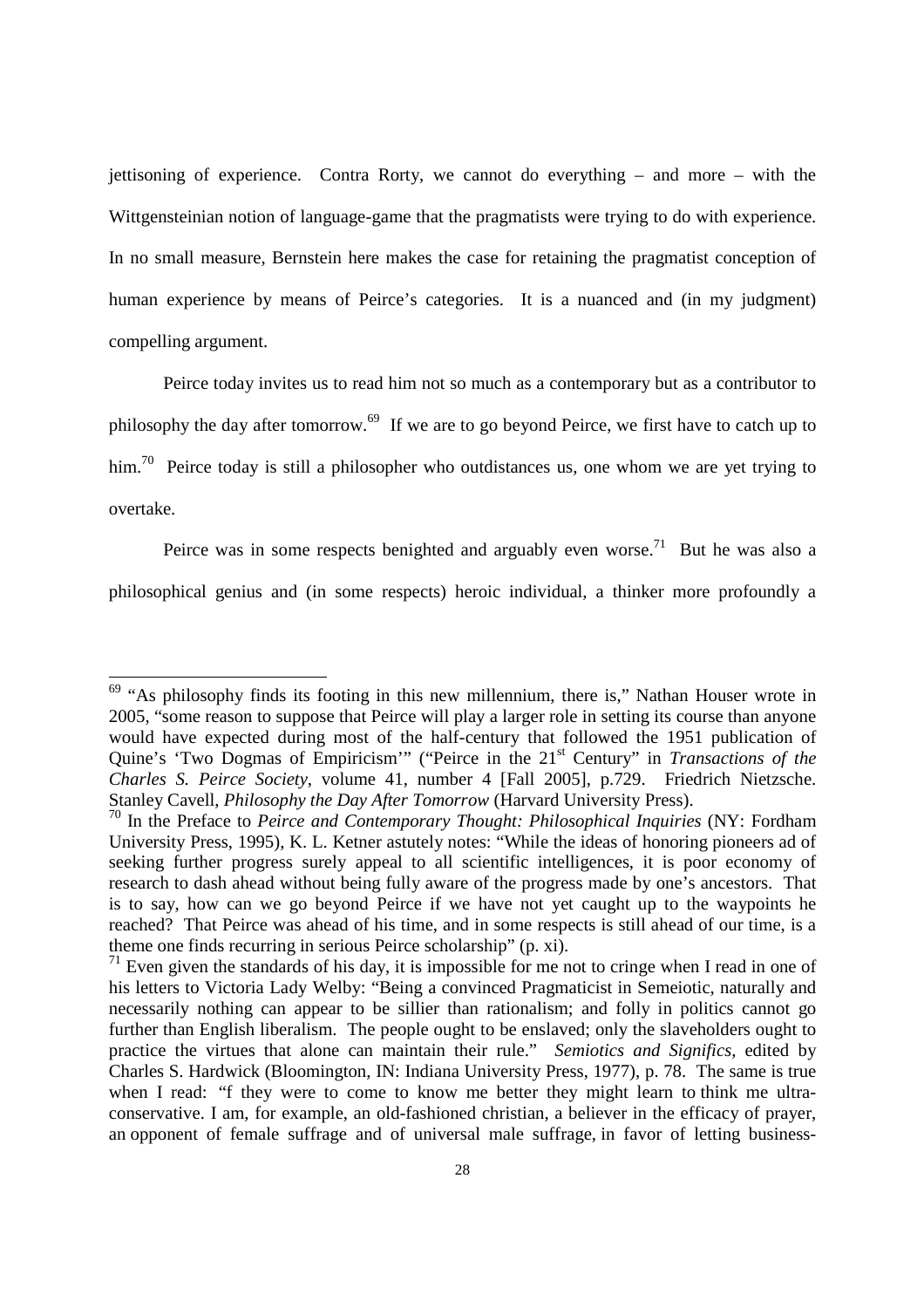*pragmatist* than many pragmatists today realize or appreciate.<sup>72</sup> One way in which this is evident is in terms of one of his principal philosophical preoccupations, the clarification of meaning. In what might strike some students of pragmatism as surprising, Peirce insists:

When one seeks to know what is meant by physical force, and finds that it is a real component acceleration of defined amount and direction that would exist whatever the original velocity, it is possible to press the question further and inquire what the meaning of acceleration is; and the answer to this must show that it is a habit of the person who predicates an acceleration, supposing him to use the term as others do. *For ordinary purposes, however, nothing is gained by carrying the analysis so far;* because *these ordinary commonsense concepts of everyday life,* having guided the conduct of men ever since the race was developed, *are by far more trustworthy than the exacter concepts of science;* so that when great exactitude is not required they are the best terms of definition. (*EP* 2, 433; emphasis added)

 His writings from 1898 to his death in 1914, many of them not yet available in print, reveal as thoroughgoing and subtle a form of pragmatism as anyone has to date articulated and defended. He was moreover more radically an *experimentalist* than most philosophers today acknowledge or even glimpse. His indefatigable efforts to institute philosophy as a cooperative inquiry have done little to help transform the discipline of philosophy into a science. But is such a

methods develop without the interference of law, a disbeliever in democracy, etc." etc. (MS 645).

<sup>72</sup> Before I die I intend to write an essay entitled "Peirce *Was* a Pragmatist," addressed primarily to those pragmatists who disparage Peirce *as a pragmatist.*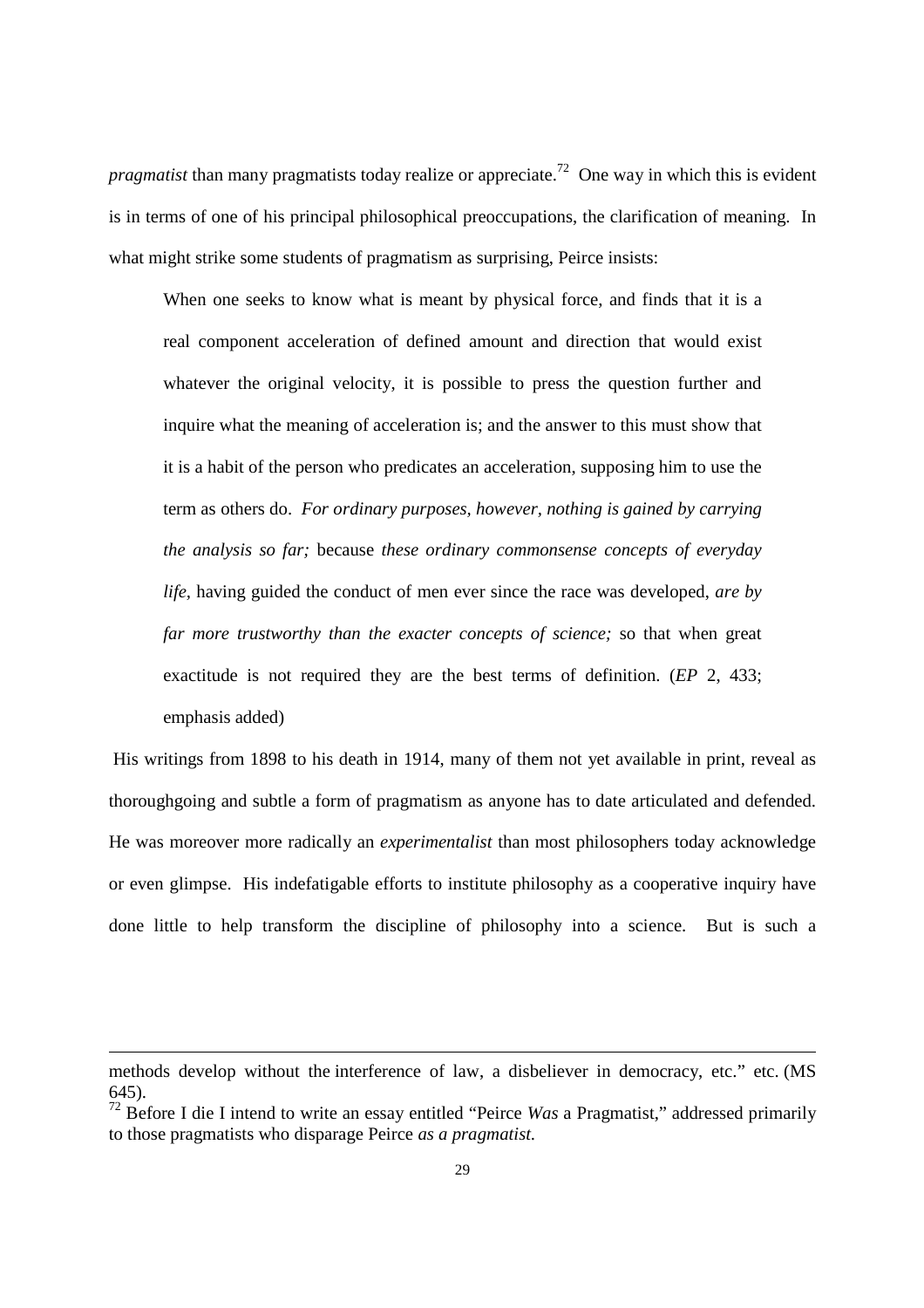transformation either possible or even desirable?<sup>73</sup> Even if philosophy can never be transformed into a science – even if philosophy must always be an unruly family of barely coordinated discourses – it might nonetheless become more deeply and minutely experimental than it is today. Finally, Peirce was more of a *philosopher* than most contemporary philosophers are, since he was devoted to offering nothing less than a comprehensive account of the empirical world. For him such an account should take the form of an evolutionary cosmology.<sup>74</sup> But, as pursued by him, it involved an indefatigable effort to bring to methodological self-consciousness the most effective procedures by which the most reliable account of the empirical world is attainable

But Peirce truly was a pragmatist, in a principled and profound sense. The last years of his life his mind was on fire.<sup>75</sup> The oxygen feeding the blaze flowed from the various windows thrown open by a tireless investigator animated by a pragmatist sensibility. "The effect of pragmatism here is," according to Peirce, "simply to open our minds to receiving any [relevant] evidence, not to furnish evidence" (*CP* 8.259). While Peirce was more than a pragmatist, everything else he was must be interpreted in reference to his pragmatism. He was a thoroughgoing anti-reductionist, so it would be especially ironic to reduce Peirce to nothing more than a pragmatist. But it would be equally ironic to deny him the title he more than anyone else

<sup>73</sup> Vincent M. Colapietro, "Transforming Philosophy into a Science: Debilitating Chimera or Realizable Desideratum?" in *ACPQ*, volume LXXII, number 2 (Spring 1998), pp. 245-278. Mats Bergman. Also Short, "Peirce on Science and Philosophy"

<sup>74</sup> In "The Architecture of Theories" (1891), the inaugural essay in a series of articles in *The Monist* outlining his cosmology, Peirce asserts, "philosophy requires thorough-going evolutionism or none" (*Collected Papers,* volume 6, #14 [*CP* 6.14]). While Peirce was a thoroughgoing evolutionist, he was in some respects a half-hearted Darwinian. See Philip P. Wiener, *Evolution and the Founders of Pragmatism*

<sup>75</sup> I borrow this expression from Robert D. Richardson's biography, *Emerson: The Mind on Fire* (Berkeley: University of California Press, 1995). But it is as applicable to Peirce, especially during culminating phase of his intellectual life, as to Emerson.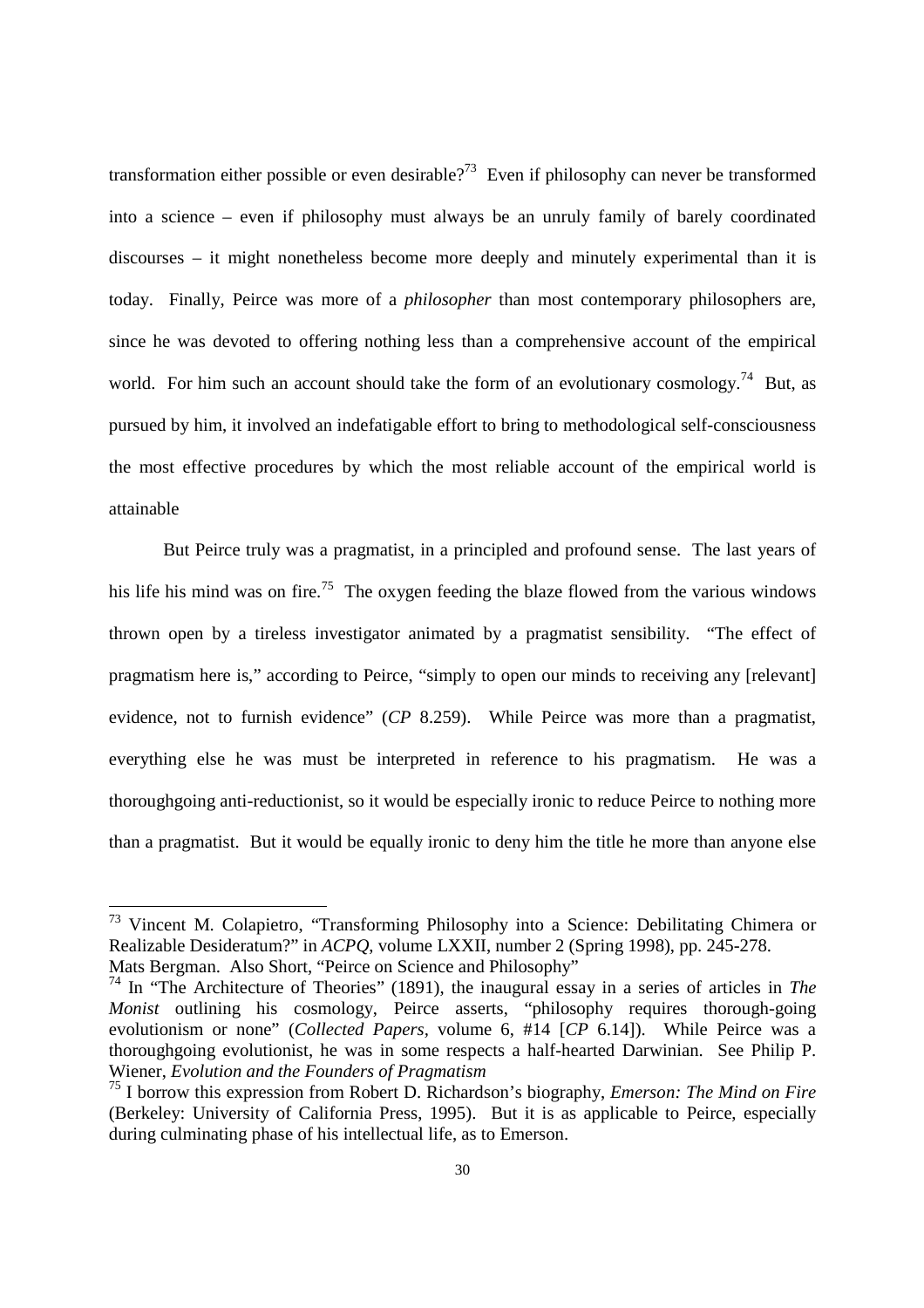deserves. What he wrote of semeiotic (he declared in a letter to Victoria Lady Welby that he was *a convinced Pragmaticist* in Semeiotic) might with equal justice be written of his other doctrines and undertakings.

From Peirce's perspective, theory is a form of practice but it has an integrity and character of its own, so that it is not identifiable with (or reducible to) what we ordinarily call "practice." <sup>76</sup> Though often not recognized, the deconstruction of the dualism between theory and practice is as much a part of Peirce's project as it is of those of James or Dewey. There are without question occasions when he appears to draw an excessively sharp distinction between theory and practice, but what is all too seldom noticed is that he is doing so in order to protect the integrity of theory as an especially precarious and vulnerable form of human practice (all the more so in a culture deformed by its worship of "business" and practicality. In any event, Peirce in his own way grants primary to practice. Our loftiest theories presupposes instinctual attunement to the natural world: they are rooted in, and hence grow out of, our practical involvements, even though they in critical respects secure a functional autonomy from these immediate entanglements.

In the writings of Peirce, then, we encounter not only a nuanced formulation of the pragmatist position but also finely elaborated approaches to nothing less than phenomenology, a normative theory of objective inquiry, a theory of signs, and an at evolutionary cosmology. In addition, we find a subtle defensible of traditional theism and, what is likely to be of greater interest to contemporary philosophers, invaluable resources for articulating non-reductive naturalism in accord with recent developments in various sciences. Whether these doctrines

<sup>76</sup> See H. S. Thayer, *Meaning and Action: A Critical Study of Pragmatism*; also Short, *Peirce's Theory of Signs*; Bergman, "Experience, Purpose, and the Value of Vagueness," *Communication Theory,* 19, 248-77; and Douglas R. Anderson, *Strands of System: The Philosophy of Charles Peirce* (West Lafayette: Purdue University Press, 1995)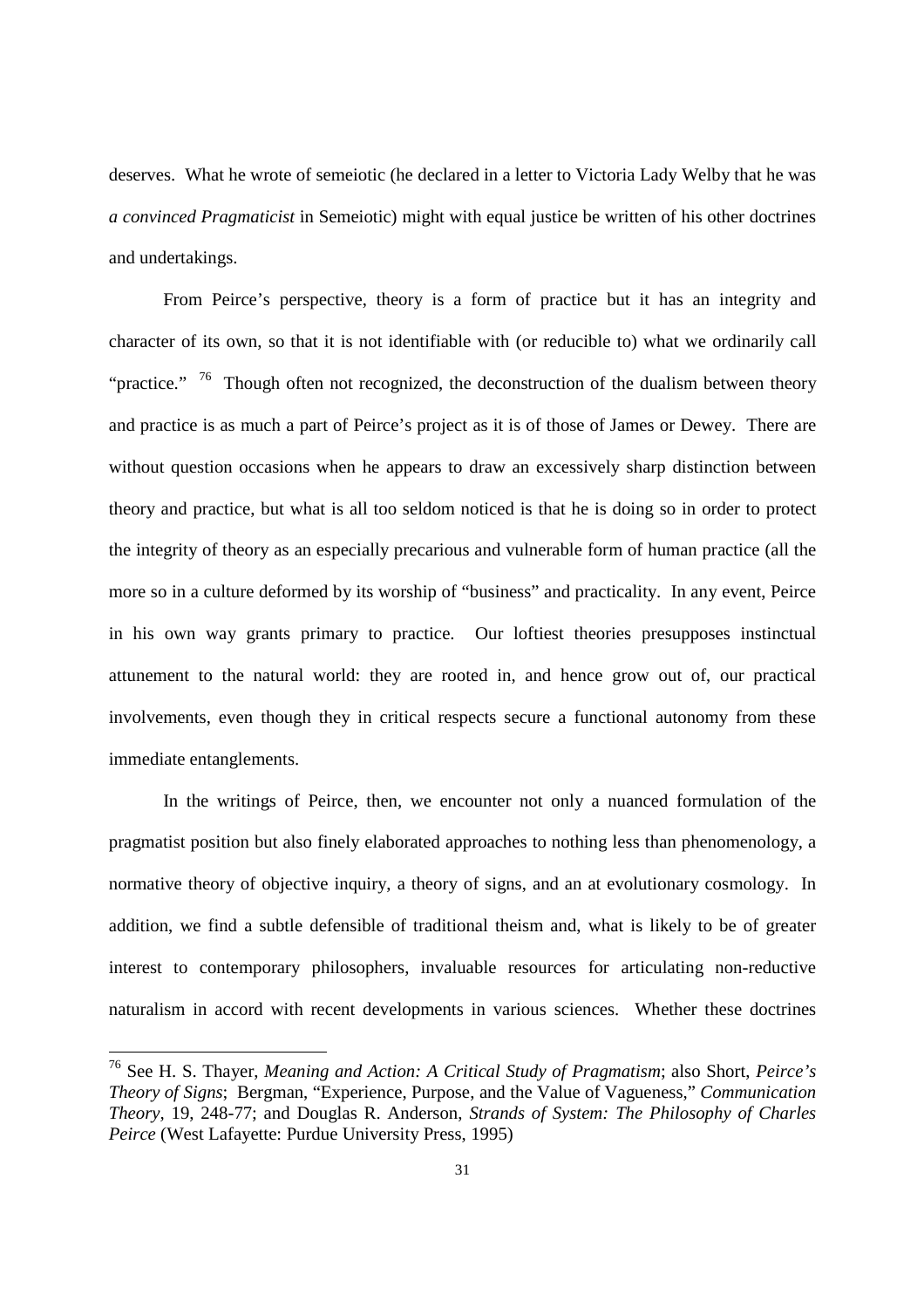cohere is of course a matter of ongoing debate. But philosophy today might benefit from more fully confronting Peirce in at least some of these respects.

This becomes manifest when we candidly assess where we stand today. Our understanding of nature is even today rather superficial and fragmentary.<sup>77</sup> In addition, our comprehension of our own status as natural beings is no less so. Finally, the question of God remains, as a question, at least as elusive and controversial as it has been in previous epochs of our intellectual history. There are nonetheless evident at every turn various attempts to address questions concerning nature, humanity, and divinity in a manner akin to Charles Peirce's experiential approach to philosophical issues. Those engaged in these queries might benefit from the hypotheses put forth by Peirce. But, in order to do so, these hypotheses and the context in which they make sense need to be made more available than they are today. Peirce today remains not only a somewhat elusive genius but also a somewhat unavailable author. His unavailability is, in part, the result of historical contingencies,<sup>78</sup> in part that of his own personal shortcomings,<sup>79</sup> and arguably in largest measure the result of *our* intellectual biases. We

 $77$  Peirce was disposed to stress just own minuscule and fragmentary is our knowledge of nature and all else, including our individual selves. "But, in point of fact, notwithstanding all that has been discovered since Newton's time, his saying that we are little children picking us pretty pebbles on the beach while the whole ocean lies before us," Peirce urges, "remains substantially as true as ever, and will do so though we shovel up the pebbles by steam shovels and carry them off in carloads" (*CP* 1.117). To underscore the paucity of our knowledge, in his estimation, he adds: "An infinitesimal ratio may be multiplied indefinitely and remain infinitesimal still" (ibid.) <sup>78</sup> See Nathan Houser, "The Fortunes and Mistunes of the Peirce Papers" in *Signs of Humanity*, volume 3, edited by Michel Balat and Janice Deledalle (Berlin: Mouton de Gruyter, 1992), pp. 1259-1268.

<sup>79</sup> See Paul Weiss, "Biography of Charles S. Peirce," *Perspectives on Peirce,* edited by Richard J. Bernstein (New Haven: Yale University Press, 1965), pp. 1-13 (especially pp.9-10); also Joseph Brent, *Charles Sanders Peirce: A Life* [Revised and Enlarged Edition] (Bloomington, IN: Indiana University Press, 1998). Also see Richard J. Bernstein, "Action, Conduct, and Self-Control" in *Perspectives on Peirce,* pp. 90-91.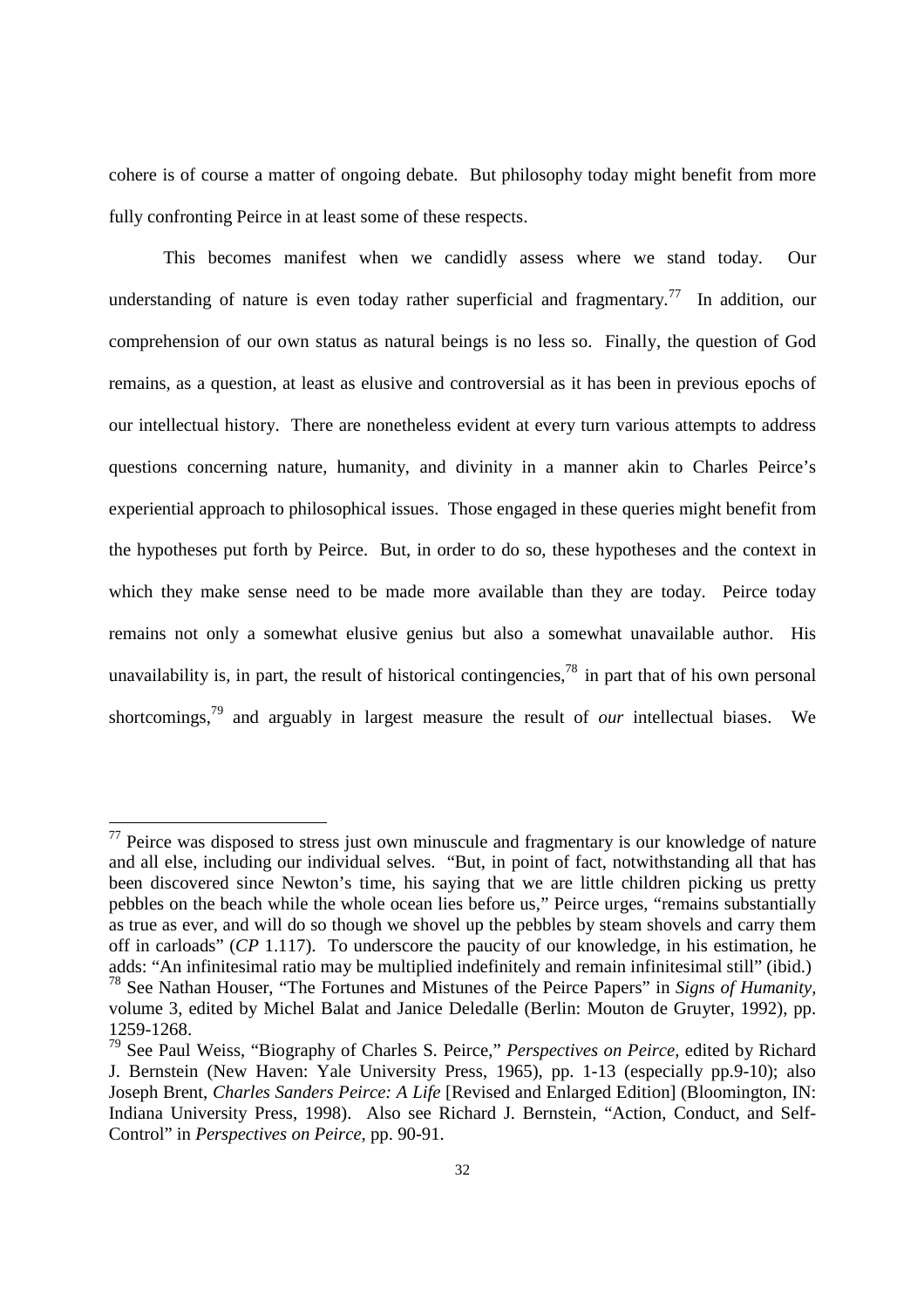presume to have surpassed our ancestors.<sup>80</sup> We tend to judge them by our standards and achievements, not stopping long enough to consider whether we on occasion ought not to subject ourselves to judgment in light of their norms and accomplishments. But this presumption is, in the case of a thinker such as Peirce, unwarranted. This tendency to judge others, <sup>81</sup> without subjecting ourselves to their judgment, is in this instance worse than arrogant. It can only result in our impoverishment or worse – our stultification.

Of course Peirce's thought is today not completely unavailable to us (far from it), especially if we are willing to interpret it in the spirit in which it was put forth and, in addition, if we are industrious enough to consult his unpublished manuscripts.<sup>82</sup> This practically means that

l,

<sup>80</sup> In *Consequences of Pragmatism* (Minneapolis: University of Minnesota Press, 1982)*,* Rorty writes: "The pragmatist ... thinks that the quest for a universal human community will be selfdefeating if it tries to preserve the elements of every intellectual tradition, all the deep 'intuitions' everybody has ever had. It is not to be achieved by an attempt at commensuration, at a common vocabulary … Rather it is to be reached, if at all, by acts of making rather than of finding – by poetic rather than Platonic achievement. The culture which will transcend, and thus unite, East and West, or the Earthlings and the Galactics, is not likely to be one which does equal justice to each, but one which looks back on both with *the amused condescension typical of later generations looking back at their ancestors"* (p. xxx; emphasis added).

 $81$  Regarding this tendency, it is not inappropriate to recall Peirce's own sage remark: "But a stay-at-home conscience dos the most to render the world inhabitable" (*CP* 8.163).

 $82$  The insistence upon interpreting Peirce's thought in this spirit does not beg the question at the center of the dispute between Paul Weiss and Justus Buchler. One the one hand, we must strive to interpret Peirce in terms of his architectonic aspirations. On the other, we must take with equal seriousness his focused effort to address specific problems. In the letter to William James, quoted by Ralph Barton Perry in *The Thought and Character of William James,* volume II (Boston: Little Brown and Company, 1935), Peirce proclaimed: "The only thing I have ever striven to do in philosophy has been to analyze sundry concepts with exactitude; and to do this it is necessary to use terms with strict scientific precision" (p. 438; cf. Buchler, "The Accidents of Peirce's System," p. 267). Whereas James might exclaim, "*Technical* writing on *philosophical* subjects … is certainly a crime against the human race!" (op. cit., p. 387), Peirce would contend that the failure to write in this manner about such topics is a sin against philosophy. In fairness to James, however, it is imperative to recall here that, in *Pragmatism* (Cambridge, MA: Harvard University Press, 1975), he acknowledges at the out of this series of lectures, after noting "the philosophy which is so important in each of us is not a technical matter," being "our more or less dumb sense of what life honestly and deeply means," "yet here I stand desirous of interesting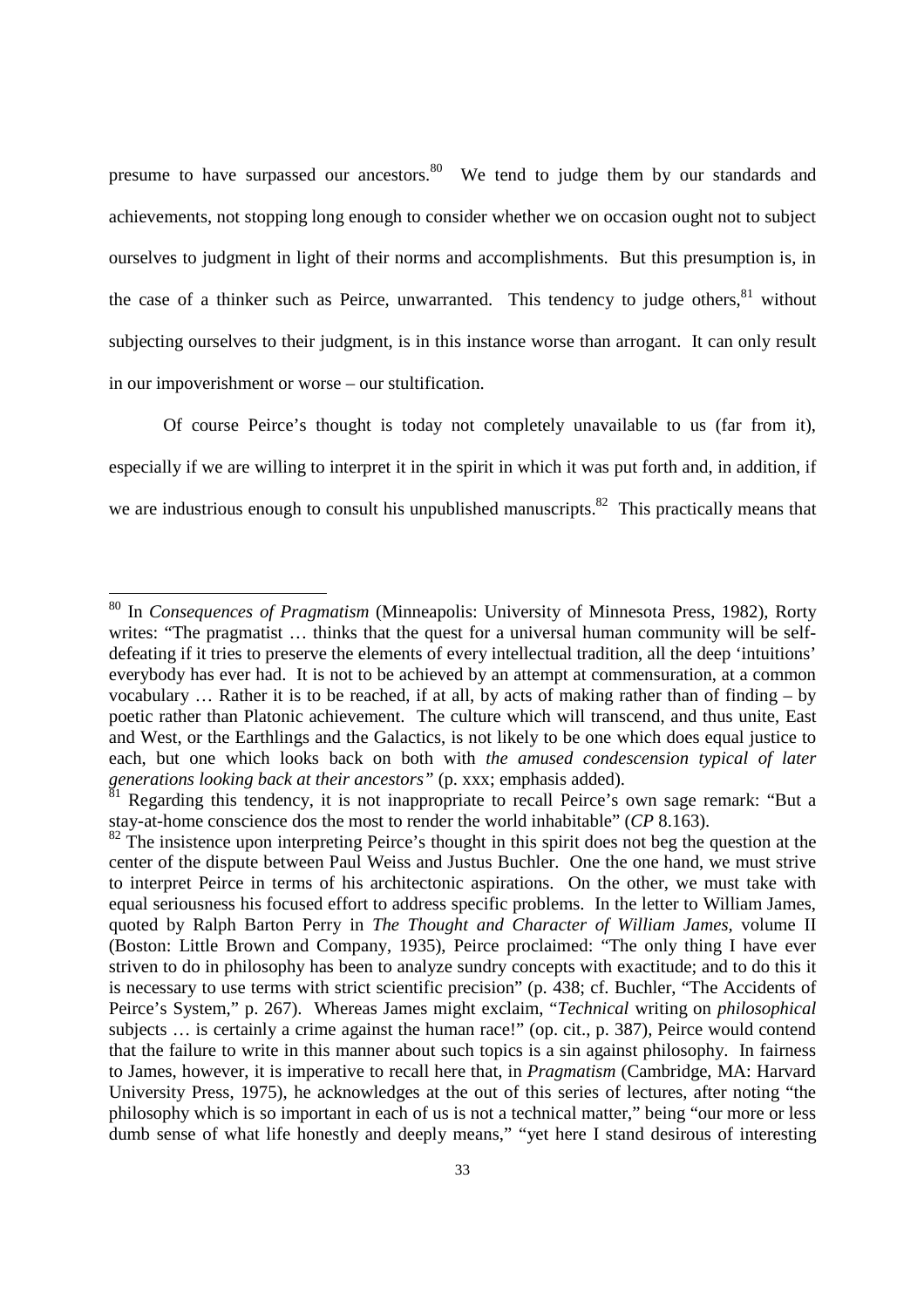his thought will be available to the community of inquirers "only through the mediations and translations" of those who have devoted themselves to interpreting Peirce in the manner in which he most fervently desired to be read. If we can elevate ourselves to such a hermeneutic, then his presence as a co-inquirer can increasingly become a critical force and the relevance of his writings to our undertakings can acquire an ever sharper cutting edge. And if we can do *this* then the possibility of transforming philosophy and, more generally, advancing inquiry in a number of fields becomes neither infinitely distant nor utterly fantastic. Peirce today is, as much as anything else, a set of questions – not least of all, the question of what his thought shall yet be and, inseparably tied to this, the question of how our encounters with his writings might re-make us in surprising ways (that is, the question of who *we* might yet become).<sup>83</sup> Given the cumulative growth of our understanding and appreciation of Peirce's singular accomplishment, however, we have some sense of how these questions should be answered. If Peirce is taken to serve as an exemplar for how to conduct our inquiries, then we ought to strive to conjoin "speculative audacity"<sup>84</sup> and contrite fallibility, logical rigor and unembarrassed sentimentalism, self-control and self-surrender, $85$  the cultivated naiveté of aesthetic perception  $86$  and the

you in a philosophy which in no small measure *has to be technically treated"* (pp. 9-10; emphasis added).

<sup>&</sup>lt;sup>83</sup> At the conclusion of "Consequences of Four Incapacities," the second article in the cognition series published in the *Journal of Speculative Philosophy,* Peirce insists: "The individual man, since his separate existence is manifested only by his ignorance and error, *so far as he is anything apart from his fellows, and from what he and they are to be,* is only a negation" (Collected Papers, volume 5, #317; emphasis added [CP 5.317]). But individuals insofar as they are members of communities and, moreover, are beings whose futures hold possibilities of growth are more than this. Like life, philosophy is as much, if not more, in the transitions and transformations as anywhere else (cf. James).

<sup>&</sup>lt;sup>84</sup> See Dewey, "Philosophy and Civilization" ( $LW$ 3, 10). Though the phrase is Dewey's it seems even more applicable to Peirce than to him.

<sup>85</sup> See my *Peirce's Approach to the Self* (Albany, NY: SUNY Press, 1989), pp. 95-97.